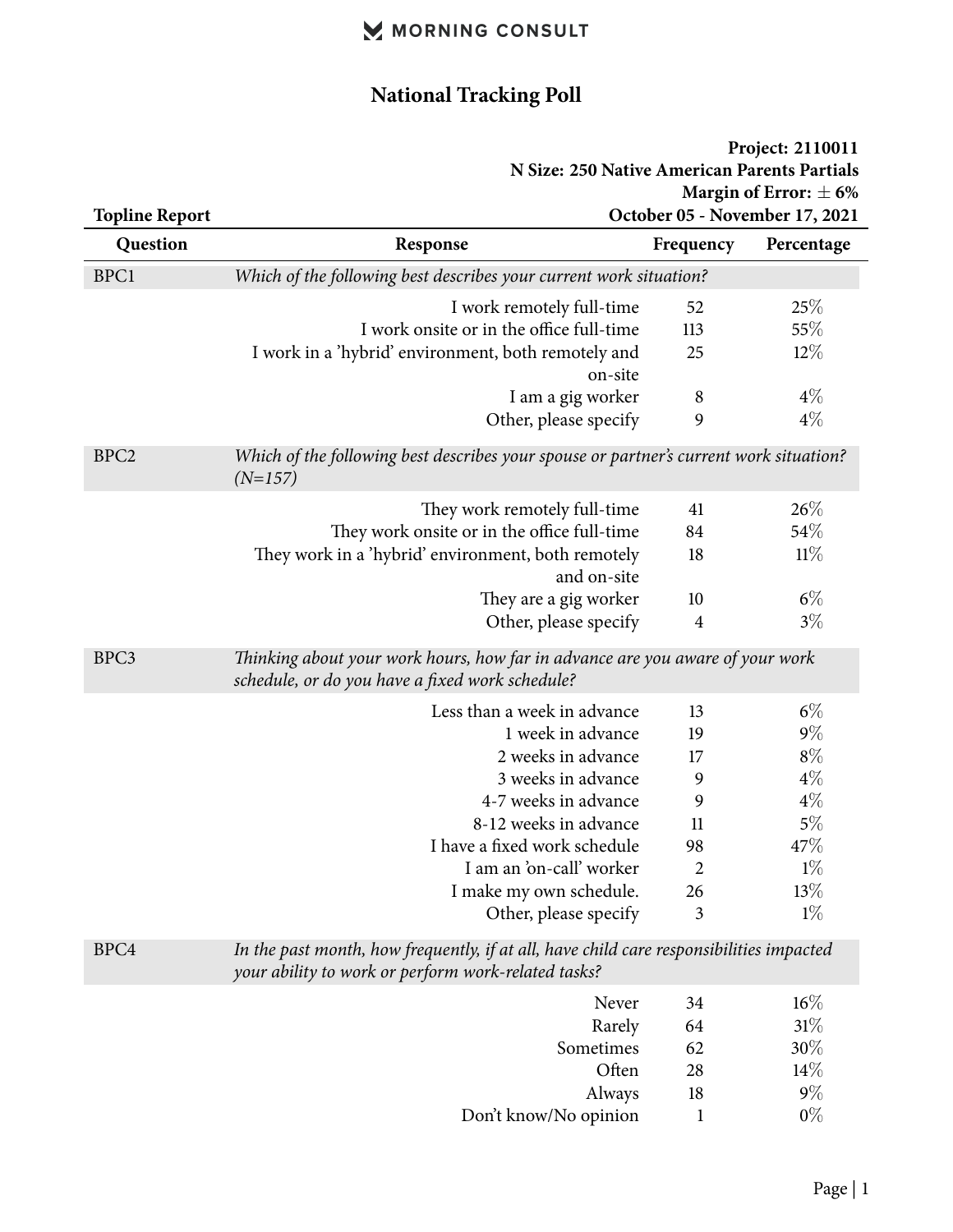| Question         | Response                                                                                                                                              | Frequency      | Percentage |
|------------------|-------------------------------------------------------------------------------------------------------------------------------------------------------|----------------|------------|
| BPC <sub>6</sub> | Have you and/or your partner or spouse decided not to work out of personal choice?<br>This could include not wanting or not needing to work. $(N=61)$ |                |            |
|                  | Yes                                                                                                                                                   | 30             | 49\%       |
|                  | N <sub>o</sub>                                                                                                                                        | 31             | 51%        |
| BPC7             | How much of an influence, if at all, did child care responsibilities have in your and/or<br>your partner or spouse's decision not to work? ( $N=61$ ) |                |            |
|                  | Significant influence                                                                                                                                 | 39             | 64\%       |
|                  | Somewhat of an influence                                                                                                                              | 8              | 13%        |
|                  | Not too much of an influence                                                                                                                          | 6              | 10%        |
|                  | No influence at all                                                                                                                                   | 8              | 13%        |
| $BPC8_1$         | Approximately how many miles is a one-way drive from your home to each of the<br>following? Child care programs                                       |                |            |
|                  | Less than 5 miles                                                                                                                                     | 97             | 39%        |
|                  | 5-10 miles                                                                                                                                            | 63             | 25%        |
|                  | 11-20 miles                                                                                                                                           | 34             | 14%        |
|                  | 21-30 miles                                                                                                                                           | 15             | $6\%$      |
|                  | 31-40 miles                                                                                                                                           | 8              | $3\%$      |
|                  | 41-50 miles                                                                                                                                           | $\mathfrak{Z}$ | $1\%$      |
|                  | More than 50 miles                                                                                                                                    | $\overline{4}$ | $2\%$      |
|                  | Don't know/Unsure                                                                                                                                     | 26             | 10%        |
| <b>BPC8_2</b>    | Approximately how many miles is a one-way drive from your home to each of the<br>following? Elementary schools                                        |                |            |
|                  | Less than 5 miles                                                                                                                                     | 134            | 54\%       |
|                  | 5-10 miles                                                                                                                                            | 58             | 23%        |
|                  | 11-20 miles                                                                                                                                           | 31             | 12%        |
|                  | 21-30 miles                                                                                                                                           | 8              | $3\%$      |
|                  | 31-40 miles                                                                                                                                           | 7              | $3\%$      |
|                  | 41-50 miles                                                                                                                                           | 3              | $1\%$      |
|                  | More than 50 miles                                                                                                                                    | $\mathbf{1}$   | $0\%$      |
|                  | Don't know/Unsure                                                                                                                                     | 8              | $3\%$      |
| <b>BPC8_3</b>    | Approximately how many miles is a one-way drive from your home to each of the<br>following? Walmart                                                   |                |            |
|                  | Less than 5 miles                                                                                                                                     | 87             | 35%        |
|                  | 5-10 miles                                                                                                                                            | 55             | 22%        |
|                  | 11-20 miles                                                                                                                                           | 40             | $16\%$     |
|                  | 21-30 miles                                                                                                                                           | 25             | 10%        |
|                  | 31-40 miles                                                                                                                                           | 16             | $6\%$      |
|                  | 41-50 miles                                                                                                                                           | $\overline{4}$ | $2\%$      |
|                  | More than 50 miles                                                                                                                                    | 19             | $8\%$      |
|                  | Don't know/Unsure                                                                                                                                     | $\overline{4}$ | $2\%$      |
|                  |                                                                                                                                                       |                |            |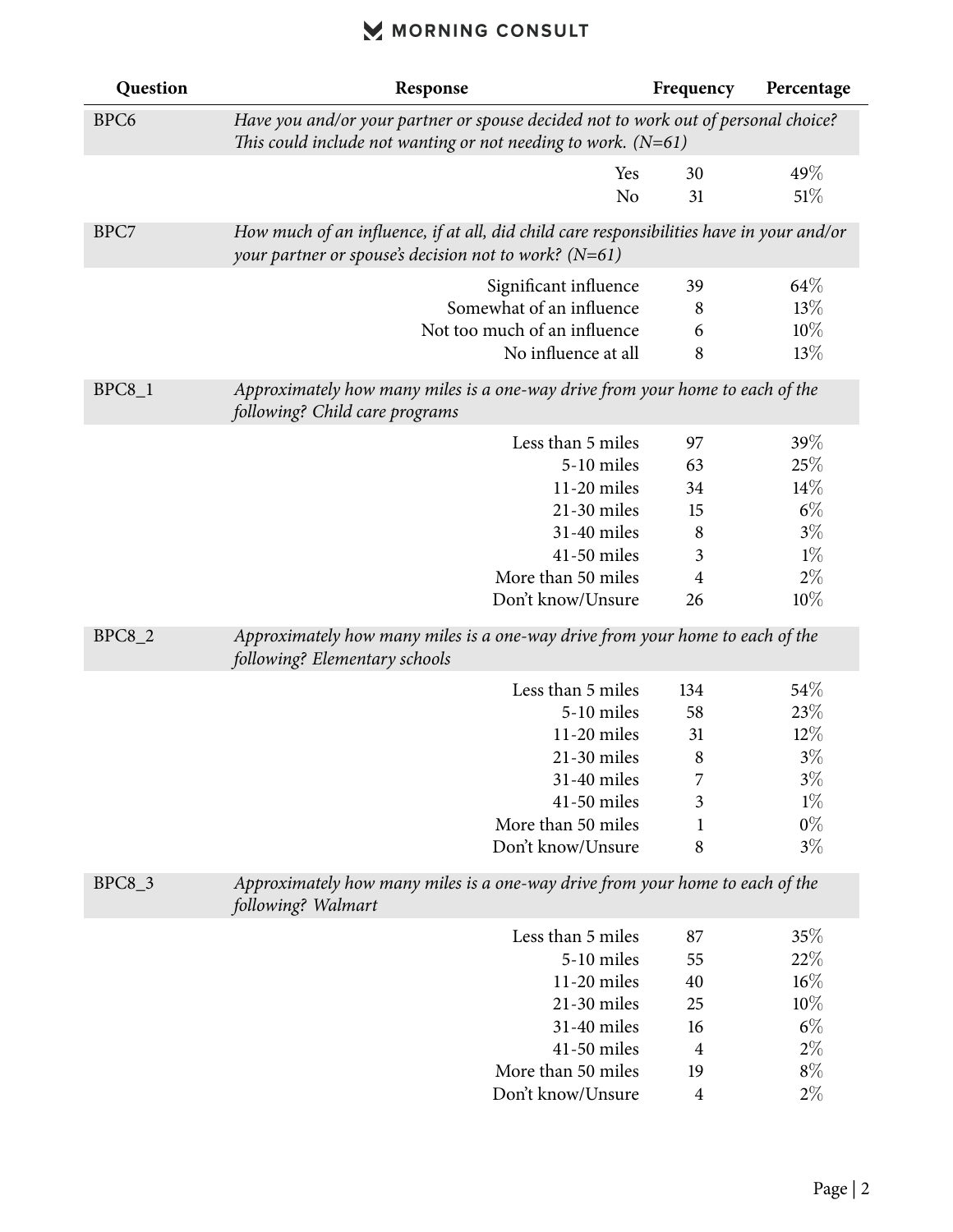| Question      | Response                                                                                                           | Frequency | Percentage |
|---------------|--------------------------------------------------------------------------------------------------------------------|-----------|------------|
| <b>BPC8_4</b> | Approximately how many miles is a one-way drive from your home to each of the<br>following? Universities           |           |            |
|               | Less than 5 miles                                                                                                  | 46        | $18\%$     |
|               | 5-10 miles                                                                                                         | 42        | 17%        |
|               | 11-20 miles                                                                                                        | 35        | 14%        |
|               | 21-30 miles                                                                                                        | 28        | 11%        |
|               | 31-40 miles                                                                                                        | 25        | 10%        |
|               | 41-50 miles                                                                                                        | 16        | $6\%$      |
|               | More than 50 miles                                                                                                 | 36        | 14%        |
|               | Don't know/Unsure                                                                                                  | 22        | $9\%$      |
| <b>BPC8_5</b> | Approximately how many miles is a one-way drive from your home to each of the<br>following? Tribal college         |           |            |
|               | Less than 5 miles                                                                                                  | 14        | $6\%$      |
|               | 5-10 miles                                                                                                         | 20        | $8\%$      |
|               | 11-20 miles                                                                                                        | 24        | 10%        |
|               | 21-30 miles                                                                                                        | 16        | $6\%$      |
|               | 31-40 miles                                                                                                        | 18        | $7\%$      |
|               | 41-50 miles                                                                                                        | 11        | $4\%$      |
|               | More than 50 miles                                                                                                 | 63        | 25%        |
|               | Don't know/Unsure                                                                                                  | 84        | 34%        |
| <b>BPC8_6</b> | Approximately how many miles is a one-way drive from your home to each of the<br>following? Major medical facility |           |            |
|               | Less than 5 miles                                                                                                  | 63        | 25%        |
|               | 5-10 miles                                                                                                         | 63        | 25%        |
|               | 11-20 miles                                                                                                        | 45        | 18%        |
|               | 21-30 miles                                                                                                        | 25        | 10%        |
|               | 31-40 miles                                                                                                        | 20        | $8\%$      |
|               | 41-50 miles                                                                                                        | 9         | $4\%$      |
|               | More than 50 miles                                                                                                 | 17        | $7\%$      |
|               | Don't know/Unsure                                                                                                  | 8         | $3\%$      |
| <b>BPC8_7</b> | Approximately how many miles is a one-way drive from your home to each of the<br>following? Indian Health Services |           |            |
|               | Less than 5 miles                                                                                                  | 36        | $14\%$     |
|               | 5-10 miles                                                                                                         | 34        | $14\%$     |
|               | 11-20 miles                                                                                                        | 46        | 18%        |
|               | 21-30 miles                                                                                                        | 19        | $8\%$      |
|               | 31-40 miles                                                                                                        | 16        | $6\%$      |
|               | 41-50 miles                                                                                                        | 9         | $4\%$      |
|               | More than 50 miles                                                                                                 | 34        | 14%        |
|               | Don't know/Unsure                                                                                                  | 56        | 22%        |
|               |                                                                                                                    |           |            |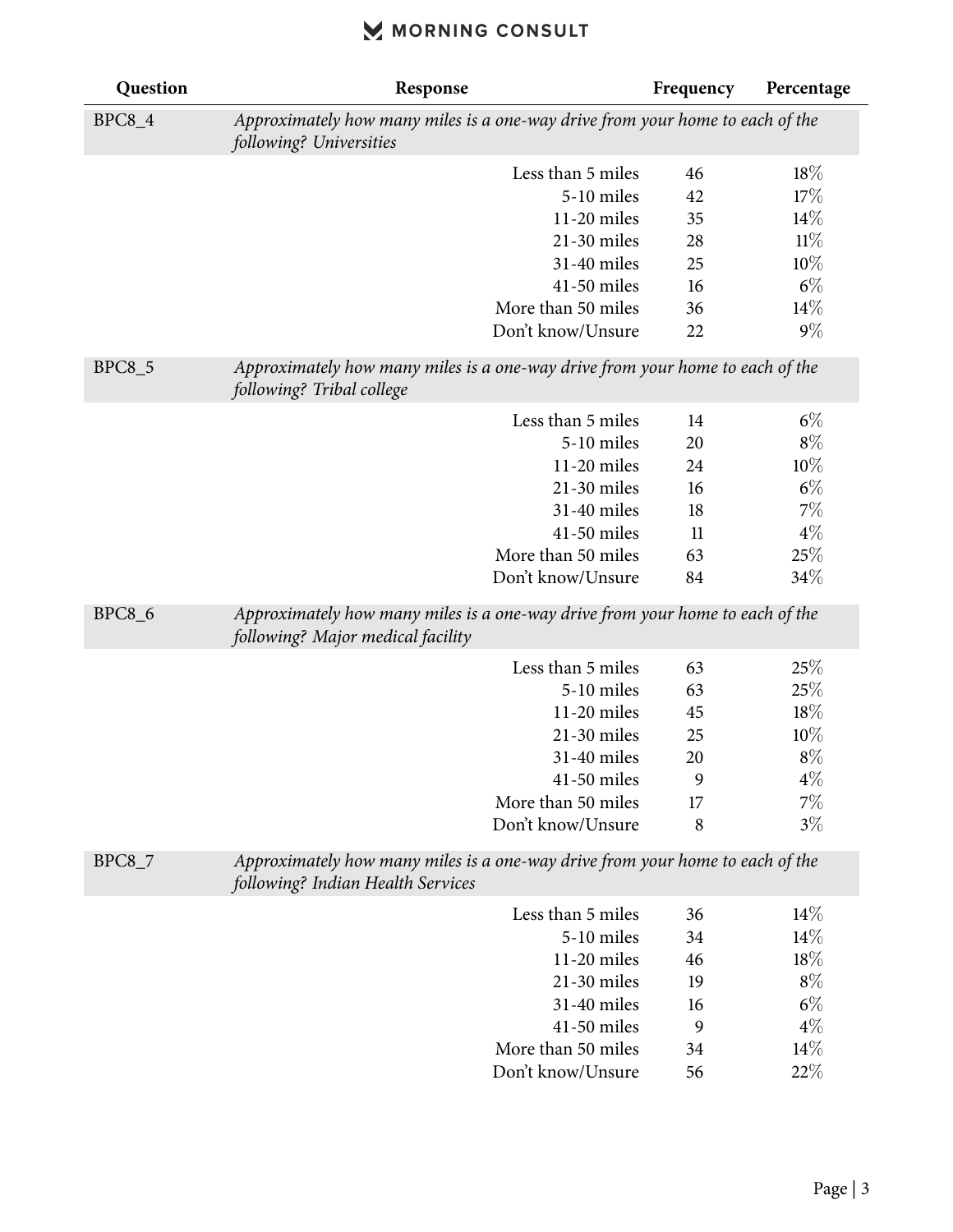| Question      | Response                                                                                                                                                                                                                    | Frequency      | Percentage |
|---------------|-----------------------------------------------------------------------------------------------------------------------------------------------------------------------------------------------------------------------------|----------------|------------|
| <b>BPC8_8</b> | Approximately how many miles is a one-way drive from your home to each of the<br>following? Your regular work location                                                                                                      |                |            |
|               | Less than 5 miles                                                                                                                                                                                                           | 79             | 32\%       |
|               | 5-10 miles                                                                                                                                                                                                                  | 44             | 18%        |
|               | 11-20 miles                                                                                                                                                                                                                 | 61             | $24\%$     |
|               | 21-30 miles                                                                                                                                                                                                                 | 23             | $9\%$      |
|               | 31-40 miles                                                                                                                                                                                                                 | 19             | $8\%$      |
|               | 41-50 miles                                                                                                                                                                                                                 | 5              | $2\%$      |
|               | More than 50 miles                                                                                                                                                                                                          | $\overline{2}$ | $1\%$      |
|               | Don't know/Unsure                                                                                                                                                                                                           | 17             | $7\%$      |
| BPC9          | Does your or your spouse/partner's tribe provide child care services off tribal lands?<br>$(N=176)$                                                                                                                         |                |            |
|               | Yes                                                                                                                                                                                                                         | 54             | 31%        |
|               | No                                                                                                                                                                                                                          | 93             | 53%        |
|               | Unsure                                                                                                                                                                                                                      | 29             | 16%        |
| BPC10         | Do you receive child care services from the tribe you or your spouse/partner are<br>enrolled in? $(N=176)$                                                                                                                  |                |            |
|               | Yes                                                                                                                                                                                                                         | 48             | $27\%$     |
|               | N <sub>o</sub>                                                                                                                                                                                                              | 123            | 70%        |
|               | Unsure                                                                                                                                                                                                                      | 5              | $3\%$      |
| BPC11         | Can you access tribal child care programs? $(N=176)$                                                                                                                                                                        |                |            |
|               | Yes                                                                                                                                                                                                                         | 85             | 48\%       |
|               | N <sub>o</sub>                                                                                                                                                                                                              | 55             | $31\%$     |
|               | Unsure                                                                                                                                                                                                                      | 36             | 20%        |
| BPC13         | If you do not receive child care services from either a tribe or the state, which would be<br>your preferred way of accessing these services?                                                                               |                |            |
|               | From a tribe                                                                                                                                                                                                                | 139            | 56%        |
|               | From the state                                                                                                                                                                                                              | 111            | 44\%       |
| BPC14_1NET    | Has your household received any of the following forms of public assistance in the past<br>6 months from the state? Please select all that apply. Unemployment Insurance                                                    |                |            |
|               | Selected                                                                                                                                                                                                                    | 20             | $8\%$      |
|               | Not Selected                                                                                                                                                                                                                | 230            | 92%        |
| BPC14_2NET    | Has your household received any of the following forms of public assistance in the past<br>6 months from the state? Please select all that apply. Food Stamps or Supplemental<br><b>Nutrition Assistance Program (SNAP)</b> |                |            |
|               | Selected                                                                                                                                                                                                                    | 90             | 36%        |
|               | Not Selected                                                                                                                                                                                                                | 160            | 64%        |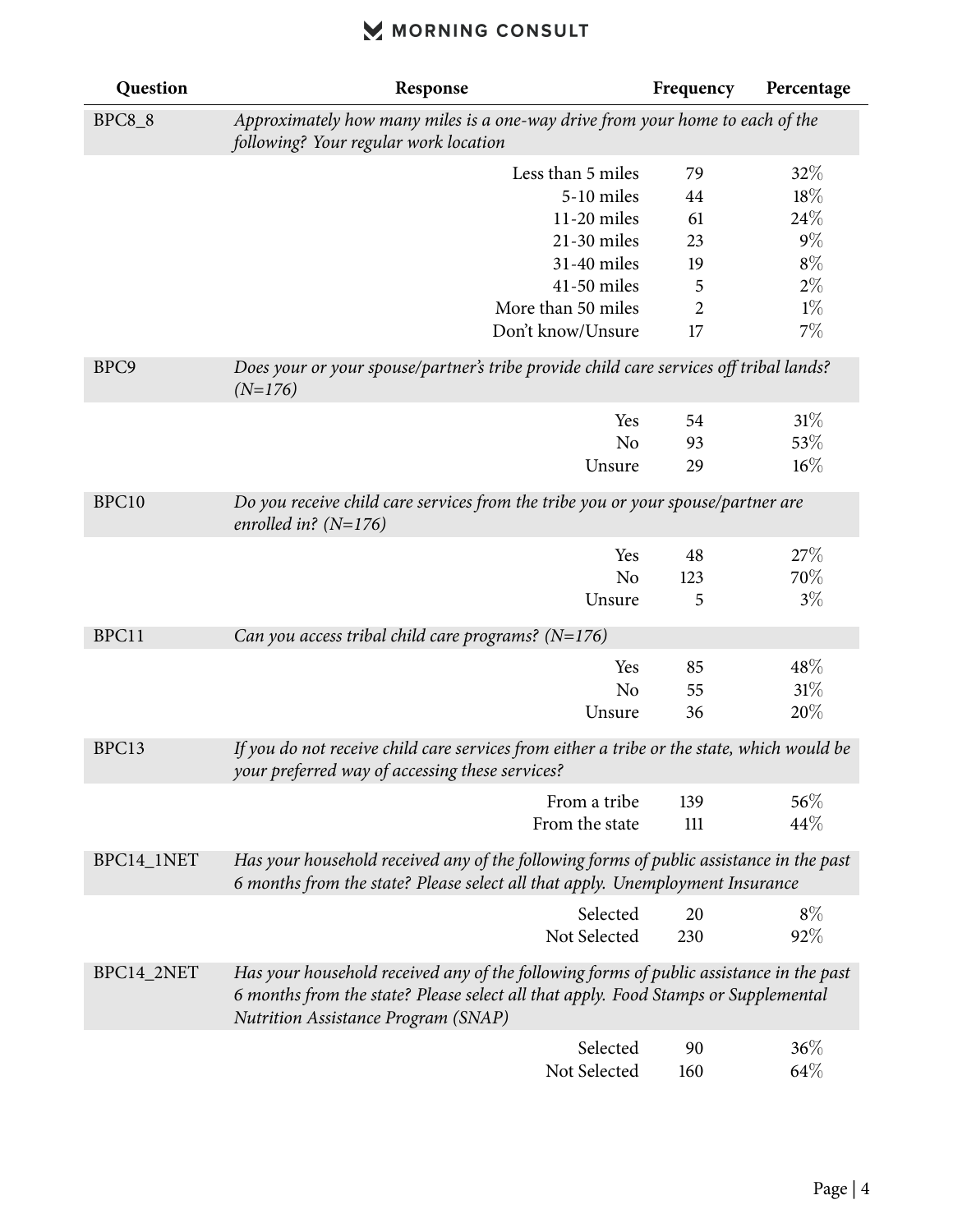| Question   | Response                                                                                                                                                                                                                                                  | Frequency | Percentage     |
|------------|-----------------------------------------------------------------------------------------------------------------------------------------------------------------------------------------------------------------------------------------------------------|-----------|----------------|
| BPC14_3NET | Has your household received any of the following forms of public assistance in the past<br>6 months from the state? Please select all that apply. WIC or the Special Supplemental<br>Nutrition Program for Women, Infants, and Children                   |           |                |
|            | Selected<br>Not Selected                                                                                                                                                                                                                                  | 62<br>188 | 25%<br>75%     |
| BPC14_4NET | Has your household received any of the following forms of public assistance in the past<br>6 months from the state? Please select all that apply. Child support                                                                                           |           |                |
|            | Selected<br>Not Selected                                                                                                                                                                                                                                  | 29<br>221 | $12\%$<br>88%  |
| BPC14_5NET | Has your household received any of the following forms of public assistance in the past<br>6 months from the state? Please select all that apply. Supplemental Security Income<br>(SSI) or Social Security Retirement, Disability, or Survivor's benefits |           |                |
|            | Selected<br>Not Selected                                                                                                                                                                                                                                  | 34<br>216 | $14\%$<br>86%  |
| BPC14_6NET | Has your household received any of the following forms of public assistance in the past<br>6 months from the state? Please select all that apply. Energy assistance                                                                                       |           |                |
|            | Selected<br>Not Selected                                                                                                                                                                                                                                  | 37<br>213 | 15%<br>85%     |
| BPC14_7NET | Has your household received any of the following forms of public assistance in the past<br>6 months from the state? Please select all that apply. Other, please specify                                                                                   |           |                |
|            | Selected<br>Not Selected                                                                                                                                                                                                                                  | 5<br>245  | $2\%$<br>98\%  |
| BPC14_8NET | Has your household received any of the following forms of public assistance in the past<br>6 months from the state? Please select all that apply. None of the above                                                                                       |           |                |
|            | Selected<br>Not Selected                                                                                                                                                                                                                                  | 80<br>170 | $32\%$<br>68\% |
| BPC15      | Which of the following do you rely on the most for child care during an emergency?                                                                                                                                                                        |           |                |
|            | Friend<br>Family                                                                                                                                                                                                                                          | 35<br>190 | $14\%$<br>76\% |
|            | Neighbor                                                                                                                                                                                                                                                  | 7         | $3\%$          |
|            | Community organization<br>Other, please specify                                                                                                                                                                                                           | 8<br>10   | $3\%$<br>$4\%$ |
| BPC16_1NET | Which of the following community cultural activities, if any, has your youngest child<br>participated in in the last 12 months? Please select all that apply. Listened to Elders<br>tell stories                                                          |           |                |
|            | Selected<br>Not Selected                                                                                                                                                                                                                                  | 74<br>176 | 30%<br>70%     |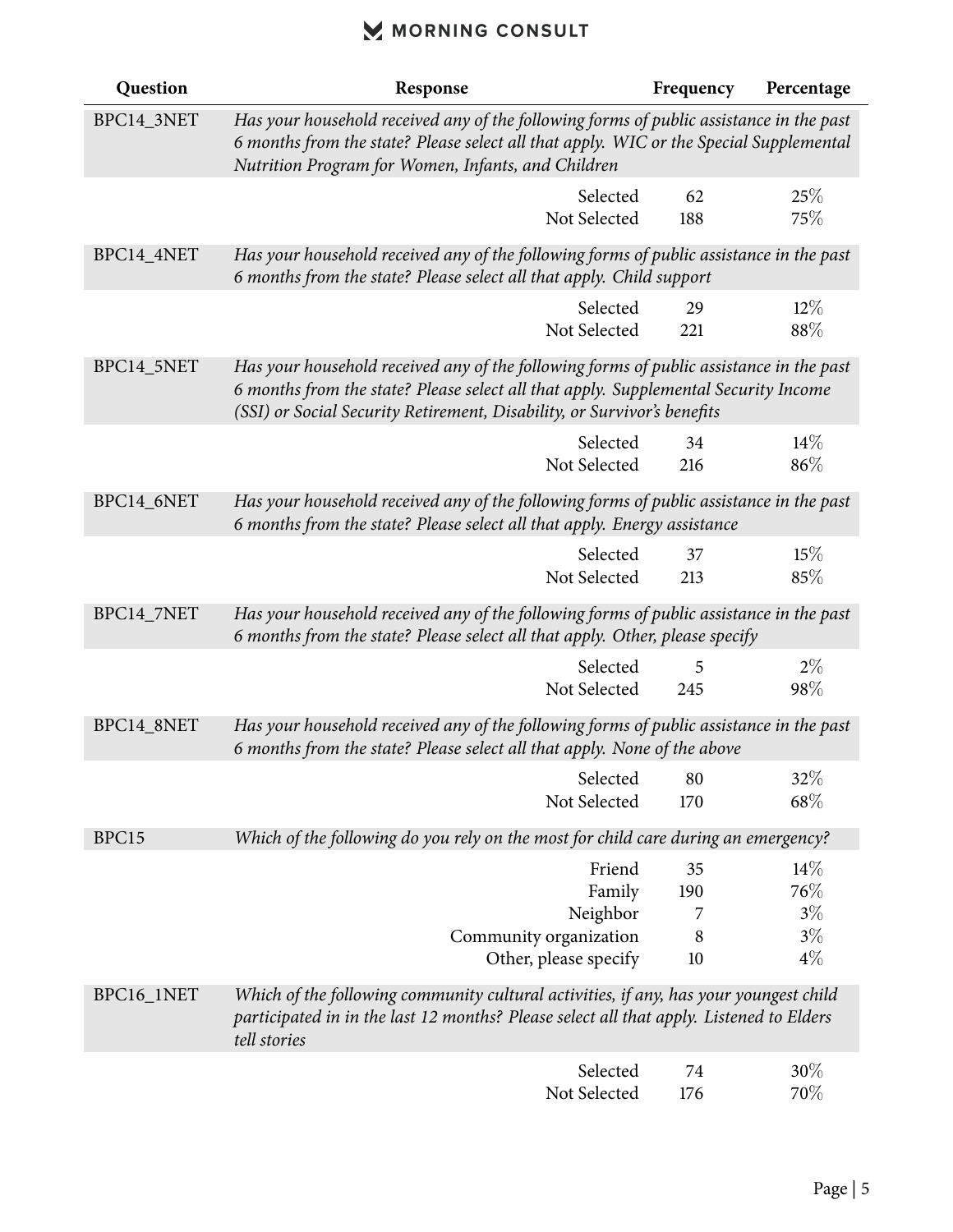| Question   | Response                                                                                                                                                                                                                                                                                                 | Frequency | Percentage    |
|------------|----------------------------------------------------------------------------------------------------------------------------------------------------------------------------------------------------------------------------------------------------------------------------------------------------------|-----------|---------------|
| BPC16_2NET | Which of the following community cultural activities, if any, has your youngest child<br>participated in in the last 12 months? Please select all that apply. Participated in<br>traditional ways, including carving, harvesting, collecting, hunting, and fishing                                       |           |               |
|            | Selected<br>Not Selected                                                                                                                                                                                                                                                                                 | 64<br>186 | 26%<br>74%    |
| BPC16_3NET | Which of the following community cultural activities, if any, has your youngest child<br>participated in in the last 12 months? Please select all that apply. Danced, sang, or<br>drummed at a pow-wow or other community cultural event                                                                 |           |               |
|            | Selected<br>Not Selected                                                                                                                                                                                                                                                                                 | 51<br>199 | 20%<br>80%    |
| BPC16_4NET | Which of the following community cultural activities, if any, has your youngest child<br>participated in in the last 12 months? Please select all that apply. Worked on<br>traditional arts and crafts, such as beading, blanket weaving, or making jewelry, a<br>basket, a painting, or pow-wow regalia |           |               |
|            | Selected<br>Not Selected                                                                                                                                                                                                                                                                                 | 58<br>192 | 23%<br>77\%   |
| BPC16_5NET | Which of the following community cultural activities, if any, has your youngest child<br>participated in in the last 12 months? Please select all that apply. Participated in<br>traditional ceremonies                                                                                                  |           |               |
|            | Selected<br>Not Selected                                                                                                                                                                                                                                                                                 | 43<br>207 | 17%<br>83%    |
| BPC16_6NET | Which of the following community cultural activities, if any, has your youngest child<br>participated in in the last 12 months? Please select all that apply. Played American<br>Indian or Alaska Native games                                                                                           |           |               |
|            | Selected<br>Not Selected                                                                                                                                                                                                                                                                                 | 36<br>214 | 14%<br>$86\%$ |
| BPC16_7NET | Which of the following community cultural activities, if any, has your youngest child<br>participated in in the last 12 months? Please select all that apply. Read to or otherwise<br>engaged with your child in a Native language                                                                       |           |               |
|            | Selected<br>Not Selected                                                                                                                                                                                                                                                                                 | 55<br>195 | 22%<br>78\%   |
| BPC16_8NET | Which of the following community cultural activities, if any, has your youngest child<br>participated in in the last 12 months? Please select all that apply. Other                                                                                                                                      |           |               |
|            | Selected<br>Not Selected                                                                                                                                                                                                                                                                                 | 5<br>245  | $2\%$<br>98\% |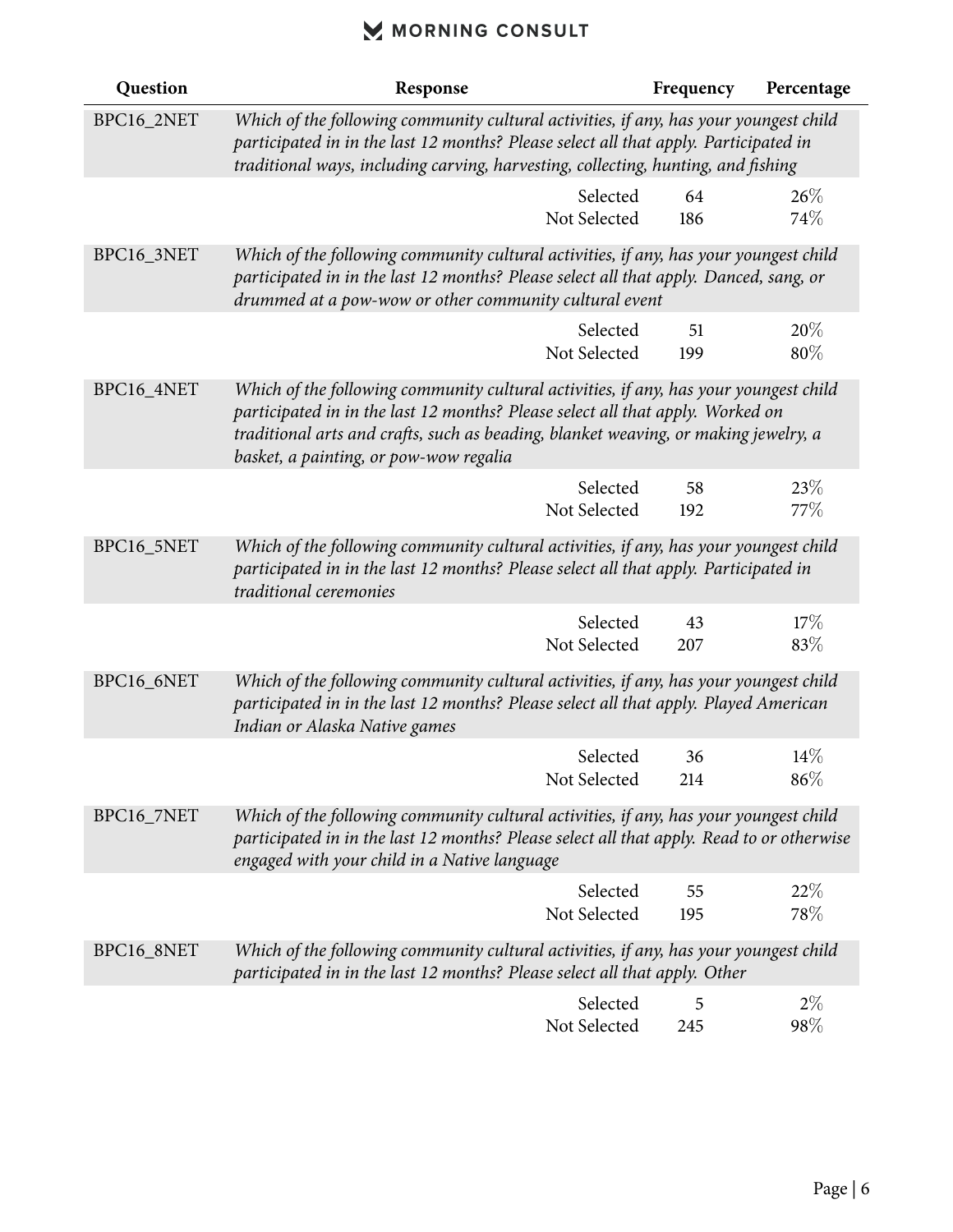| Question       | Response                                                                                                                                                                        | Frequency      | Percentage |
|----------------|---------------------------------------------------------------------------------------------------------------------------------------------------------------------------------|----------------|------------|
| BPC16_9NET     | Which of the following community cultural activities, if any, has your youngest child<br>participated in in the last 12 months? Please select all that apply. None of the above |                |            |
|                | Selected                                                                                                                                                                        | 95             | 38%        |
|                | Not Selected                                                                                                                                                                    | 155            | 62%        |
| <b>BPC17_1</b> | Do you have access to the following? Cellphone service                                                                                                                          |                |            |
|                | Yes                                                                                                                                                                             | 238            | 95%        |
|                | N <sub>o</sub>                                                                                                                                                                  | 12             | $5\%$      |
| BPC17_2        | Do you have access to the following? Broadband internet                                                                                                                         |                |            |
|                | Yes                                                                                                                                                                             | 219            | 88%        |
|                | N <sub>o</sub>                                                                                                                                                                  | 31             | $12\%$     |
| BPC17_3        | Do you have access to the following? A home computer                                                                                                                            |                |            |
|                | Yes                                                                                                                                                                             | 187            | 75%        |
|                | N <sub>o</sub>                                                                                                                                                                  | 63             | 25%        |
| BPC18          | Which of the following best describes the current primary child care arrangement for<br>your youngest child?                                                                    |                |            |
|                | Tribally-Operated or Sponsored Child Care Center                                                                                                                                | 24             | 10%        |
|                | Tribally-Operated or Sponsored Family Child Care                                                                                                                                | 12             | 5%         |
|                | Home                                                                                                                                                                            |                |            |
|                | Tribally-Operated or Sponsored Part-day Pre-K                                                                                                                                   | 5              | $2\%$      |
|                | Program                                                                                                                                                                         |                |            |
|                | Tribally Operated or Sponsored Head Start Program                                                                                                                               | 10             | $4\%$      |
|                | Non-Tribally Operated Child Care Center                                                                                                                                         | 27             | 11%        |
|                | Non-Tribally Operated Family Child Care Home                                                                                                                                    | 9              | $4\%$      |
|                | Non-Tribally Operated Part-day Pre-K Program                                                                                                                                    | 9              | $4\%$      |
|                | Non-Tribally Operated Head Start Program                                                                                                                                        | 3              | $1\%$      |
|                | Grandparents                                                                                                                                                                    | 34             | $14\%$     |
|                | Other relatives, non-grandparents                                                                                                                                               | 17             | 7%         |
|                | I or my spouse/partner provide care for our child                                                                                                                               | 78             | 31%        |
|                | Non-relative friend or neighbor                                                                                                                                                 | 7              | $3\%$      |
|                | Other, please specify                                                                                                                                                           | 3              | $1\%$      |
|                | None of the above                                                                                                                                                               | 12             | $5\%$      |
| BPC19          | Approximately how much time does it typically take to transport your youngest child<br>one-way to their primary child care arrangement?                                         |                |            |
|                | Fewer than 15 minutes                                                                                                                                                           | 160            | 64\%       |
|                | 15-30 minutes                                                                                                                                                                   | 65             | 26\%       |
|                | 31-45 minutes                                                                                                                                                                   | 18             | $7\%$      |
|                | 46-60 minutes                                                                                                                                                                   | 5              | $2\%$      |
|                | More than 60 minutes                                                                                                                                                            | $\overline{2}$ | $1\%$      |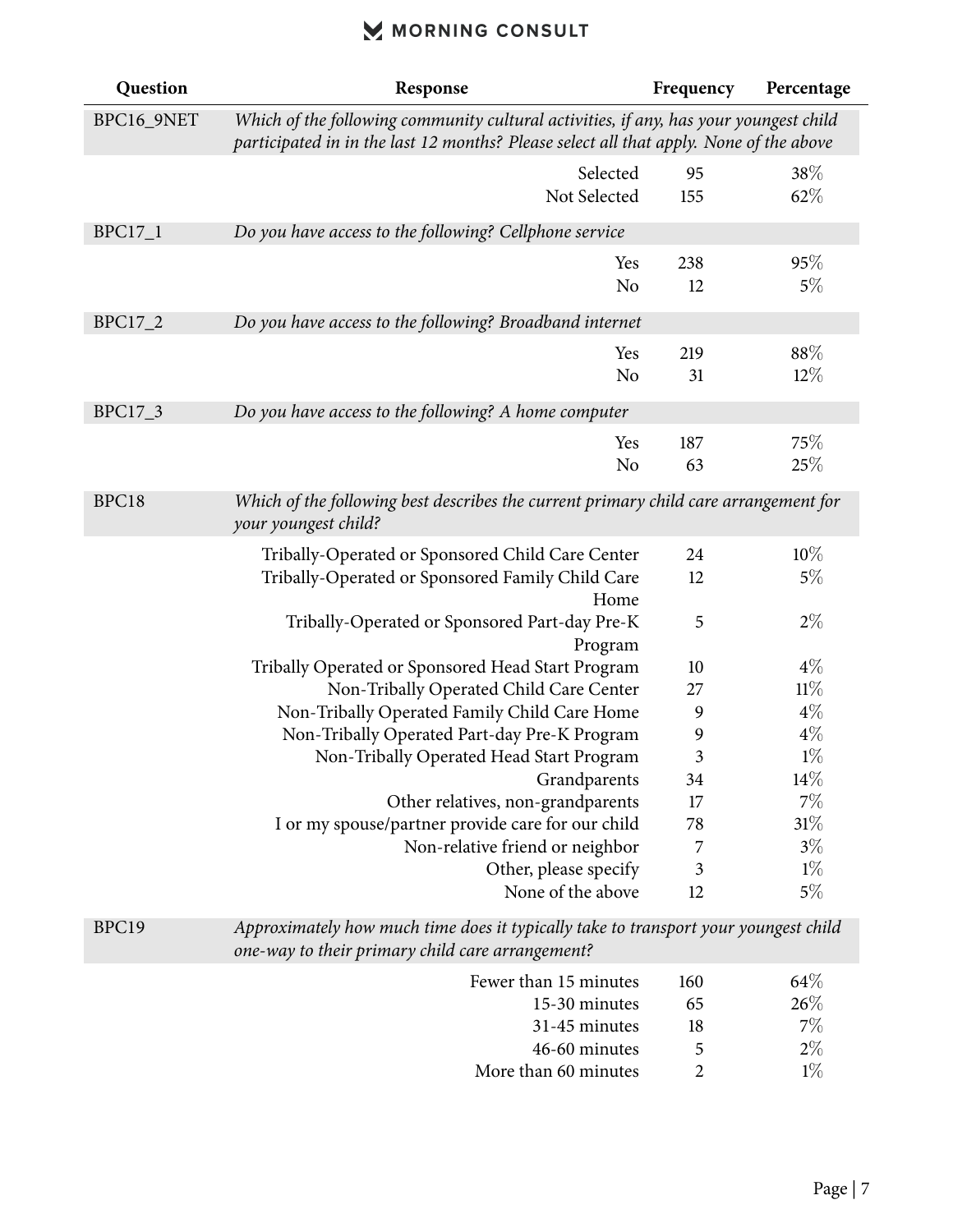| Question       | Response                                                                                                                                                                                                                                                                                                                                     | Frequency | Percentage     |
|----------------|----------------------------------------------------------------------------------------------------------------------------------------------------------------------------------------------------------------------------------------------------------------------------------------------------------------------------------------------|-----------|----------------|
| <b>BPC20_1</b> | A child-care arrangement can include centers, home-based child care, pre-k, relatives,<br>parents, etc. In a typical week, does your family need a child care arrangement for<br>your children under 5 so that you (or both you and your spouse/partner) can work<br>during the following hours? During traditional work hours (8am-6pm)     |           |                |
|                | Yes<br>N <sub>o</sub>                                                                                                                                                                                                                                                                                                                        | 161<br>89 | 64\%<br>36%    |
| BPC20_2        | A child-care arrangement can include centers, home-based child care, pre-k, relatives,<br>parents, etc. In a typical week, does your family need a child care arrangement for<br>your children under 5 so that you (or both you and your spouse/partner) can work<br>during the following hours? Outside of traditional work hours (6pm-8am) |           |                |
|                | Yes<br>N <sub>o</sub>                                                                                                                                                                                                                                                                                                                        | 87<br>163 | 35%<br>65%     |
| BPC21_1NET     | You mentioned that in a typical week, your family needs a child care arrangement for<br>your children under 5 outside of the traditional 8am-6pm work hours in order to<br>work. Which of the following hours do you require a child care arrangement? Please<br>select all that apply. 6pm to 8pm $(N=87)$                                  |           |                |
|                | Selected<br>Not Selected                                                                                                                                                                                                                                                                                                                     | 46<br>41  | 53\%<br>47\%   |
| BPC21_2NET     | You mentioned that in a typical week, your family needs a child care arrangement for<br>your children under 5 outside of the traditional 8am-6pm work hours in order to<br>work. Which of the following hours do you require a child care arrangement? Please<br>select all that apply. 8pm to 10pm $(N=87)$                                 |           |                |
|                | Selected<br>Not Selected                                                                                                                                                                                                                                                                                                                     | 26<br>61  | $30\%$<br>70\% |
| BPC21_3NET     | You mentioned that in a typical week, your family needs a child care arrangement for<br>your children under 5 outside of the traditional 8am-6pm work hours in order to<br>work. Which of the following hours do you require a child care arrangement? Please<br>select all that apply. 10pm to 12am (N=87)                                  |           |                |
|                | Selected<br>Not Selected                                                                                                                                                                                                                                                                                                                     | 27<br>60  | 31%<br>69%     |
| BPC21_4NET     | You mentioned that in a typical week, your family needs a child care arrangement for<br>your children under 5 outside of the traditional 8am-6pm work hours in order to<br>work. Which of the following hours do you require a child care arrangement? Please<br>select all that apply. 12am to 2am ( $N=87$ )                               |           |                |
|                | Selected<br>Not Selected                                                                                                                                                                                                                                                                                                                     | 15<br>72  | 17%<br>83\%    |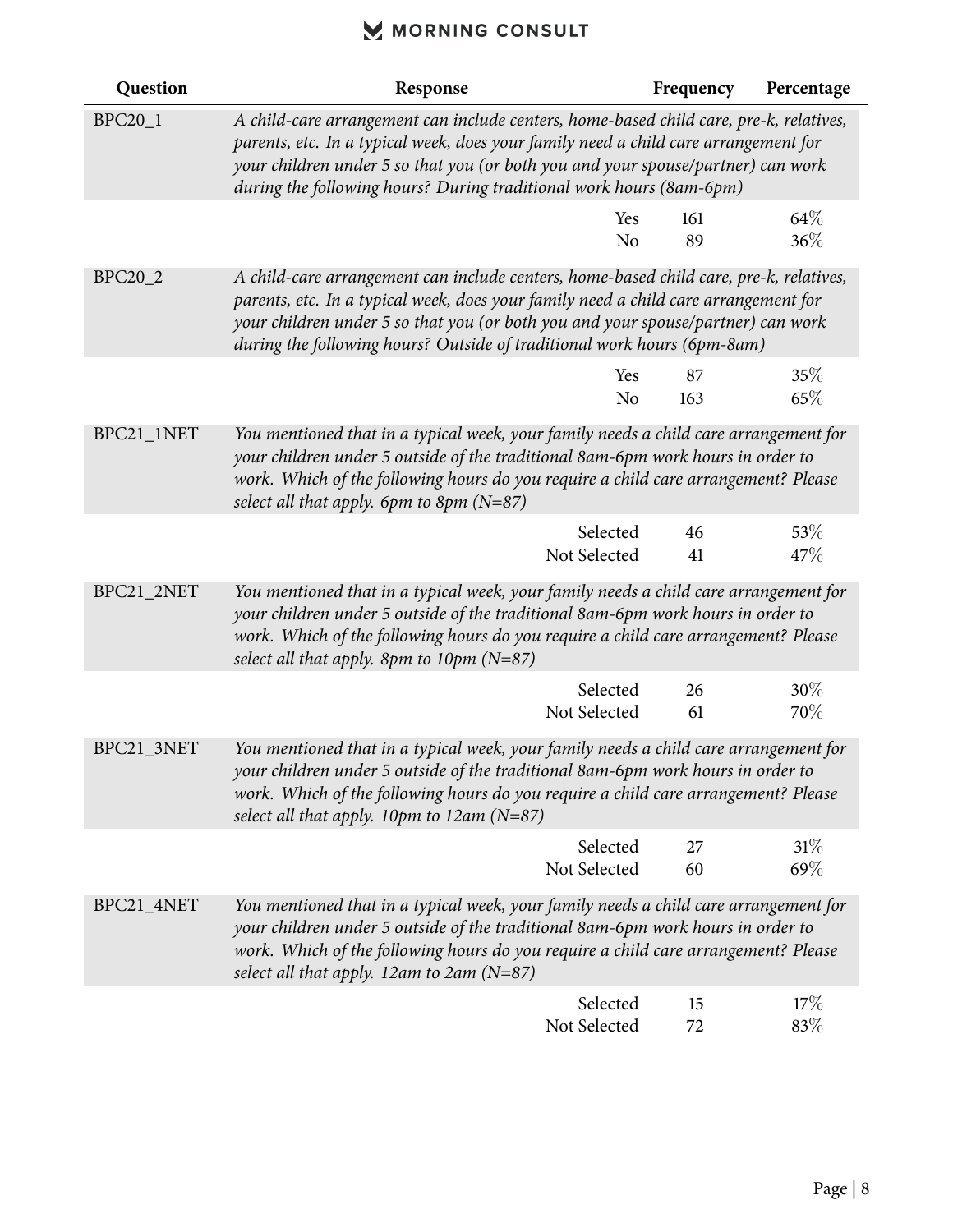| Question          | Response                                                                                                                                                                                                                                                                                                          | Frequency      | Percentage |
|-------------------|-------------------------------------------------------------------------------------------------------------------------------------------------------------------------------------------------------------------------------------------------------------------------------------------------------------------|----------------|------------|
| BPC21_5NET        | You mentioned that in a typical week, your family needs a child care arrangement for<br>your children under 5 outside of the traditional 8am-6pm work hours in order to<br>work. Which of the following hours do you require a child care arrangement? Please<br>select all that apply. 2am to 4am $(N=87)$       |                |            |
|                   | Selected<br>Not Selected                                                                                                                                                                                                                                                                                          | 10<br>77       | 11%<br>89% |
| BPC21_6NET        | You mentioned that in a typical week, your family needs a child care arrangement for<br>your children under 5 outside of the traditional 8am-6pm work hours in order to<br>work. Which of the following hours do you require a child care arrangement? Please<br>select all that apply. $4am$ to $6am$ ( $N=87$ ) |                |            |
|                   | Selected<br>Not Selected                                                                                                                                                                                                                                                                                          | 9<br>78        | 10%<br>90% |
| BPC21_7NET        | You mentioned that in a typical week, your family needs a child care arrangement for<br>your children under 5 outside of the traditional 8am-6pm work hours in order to<br>work. Which of the following hours do you require a child care arrangement? Please<br>select all that apply. 6am to 8am $(N=87)$       |                |            |
|                   | Selected                                                                                                                                                                                                                                                                                                          | 21             | 24\%       |
|                   | Not Selected                                                                                                                                                                                                                                                                                                      | 66             | 76%        |
| BPC <sub>23</sub> | If child care were free for your family, what type of child care arrangement would you<br>most prefer?                                                                                                                                                                                                            |                |            |
|                   | Tribally-Operated or Sponsored Child Care Center<br>Tribally-Operated or Sponsored Family Child Care<br>Home                                                                                                                                                                                                      | 46<br>26       | 18%<br>10% |
|                   | Tribally-Operated or Sponsored Part-day Pre-K<br>Program                                                                                                                                                                                                                                                          | 17             | $7\%$      |
|                   | Tribally Operated or Sponsored Head Start Program                                                                                                                                                                                                                                                                 | 15             | $6\%$      |
|                   | Non-Tribally Operated Child Care Center                                                                                                                                                                                                                                                                           | 29             | $12\%$     |
|                   | Non-Tribally Operated Family Child Care Home                                                                                                                                                                                                                                                                      | 8              | $3\%$      |
|                   | Non-Tribally Operated Part-day Pre-K Program                                                                                                                                                                                                                                                                      | $\overline{4}$ | $2\%$      |
|                   | Non-Tribally Operated Head Start Program                                                                                                                                                                                                                                                                          | $\overline{4}$ | $2\%$      |
|                   | Relative (e.g. grandparent, aunt/uncle)                                                                                                                                                                                                                                                                           | 38             | 15%        |
|                   | I or my spouse/partner provide care for our child                                                                                                                                                                                                                                                                 | 48             | 19%        |
|                   | Non-relative friend or neighbor                                                                                                                                                                                                                                                                                   | 10             | $4\%$      |
|                   | Other, please specify                                                                                                                                                                                                                                                                                             | 5              | $2\%$      |
| BPC <sub>25</sub> | Is the primary child care arrangement you used prior to the pandemic for your<br>youngest child currently open or closed?                                                                                                                                                                                         |                |            |
|                   | Open                                                                                                                                                                                                                                                                                                              | 134            | 54\%       |
|                   | Closed                                                                                                                                                                                                                                                                                                            | 46             | 18%        |
|                   | Unsure                                                                                                                                                                                                                                                                                                            | 70             | 28\%       |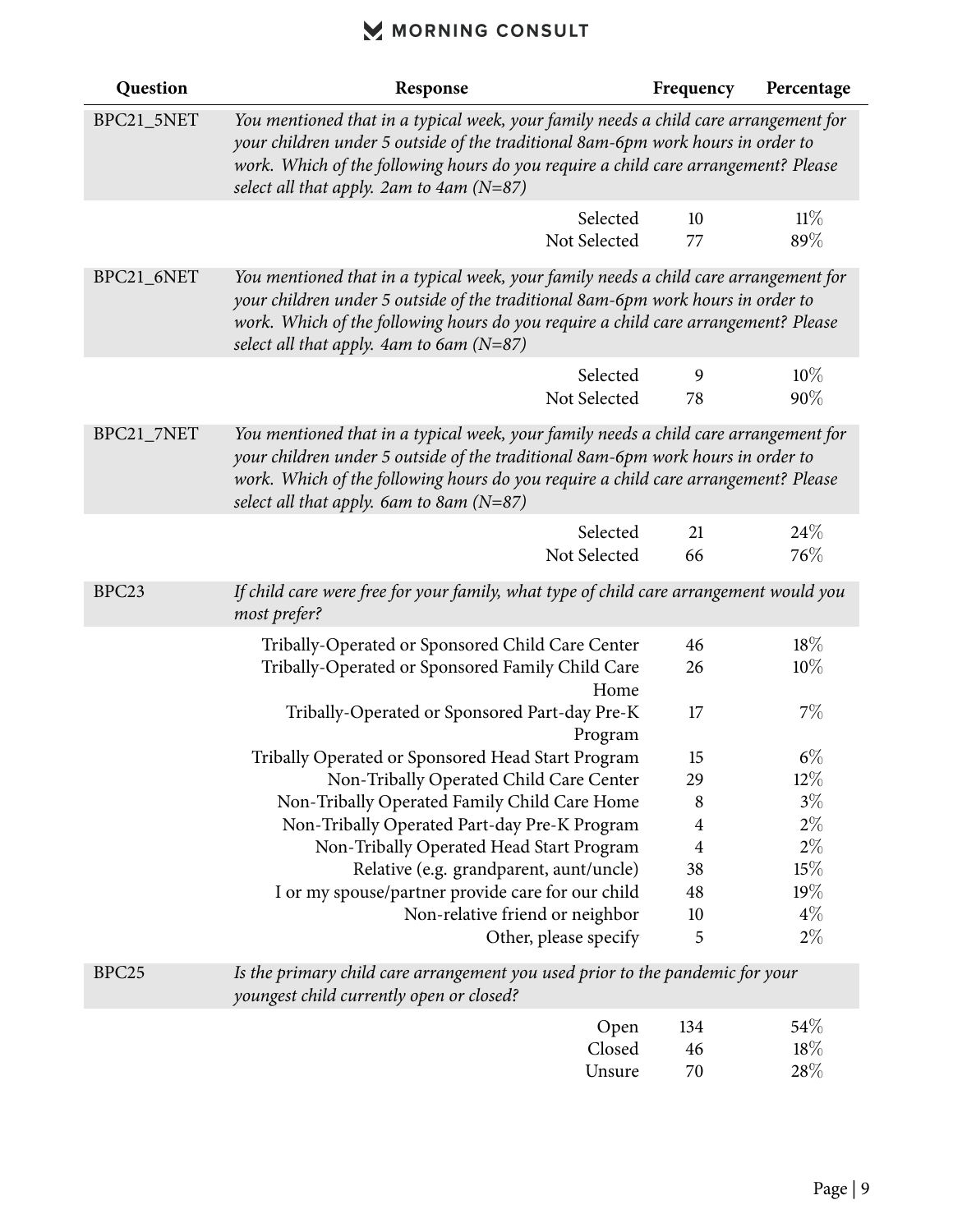| Question          | Response                                                                                                                                                                                                                                                | Frequency | Percentage |
|-------------------|---------------------------------------------------------------------------------------------------------------------------------------------------------------------------------------------------------------------------------------------------------|-----------|------------|
| BPC <sub>26</sub> | Is your current child care provider experiencing any employee shortages? This could<br>include not having enough caregivers to open, having to reduce classroom size, or<br>having limited availability because they do not have enough staff. $(N=99)$ |           |            |
|                   | Yes                                                                                                                                                                                                                                                     | 54        | 55%        |
|                   | N <sub>o</sub>                                                                                                                                                                                                                                          | 29        | $29\%$     |
|                   | Unsure                                                                                                                                                                                                                                                  | 16        | $16\%$     |
| BPC <sub>28</sub> | Are you currently paying for child care for any of your children under the age of 5?                                                                                                                                                                    |           |            |
|                   | Yes, I pay for child care entirely myself                                                                                                                                                                                                               | 76        | $30\%$     |
|                   | Yes, I receive government assistance for child care                                                                                                                                                                                                     | 33        | 13%        |
|                   | Yes, I receive financial support from extended family or                                                                                                                                                                                                | 12        | 5%         |
|                   | friends to pay for child care                                                                                                                                                                                                                           |           |            |
|                   | Yes, I receive government assistance and financial<br>support from extended family or friends to pay for child<br>care                                                                                                                                  | 8         | $3\%$      |
|                   | No, I do not pay for child care nor do I receive<br>government assistance for child care                                                                                                                                                                | 121       | 48\%       |
| BPCdem1           | Do either you or your spouse/partner claim American Indian/Alaska Native blood?                                                                                                                                                                         |           |            |
|                   | Yes, I claim American Indian/Alaska Native blood                                                                                                                                                                                                        | 184       | 74%        |
|                   | Yes, my spouse/partner claims American Indian/Alaska<br>Native blood                                                                                                                                                                                    | 18        | $7\%$      |
|                   | Yes, both my spouse/partner and I claim American<br>Indian/Alaska Native blood                                                                                                                                                                          | 48        | 19%        |
| BPCdem2           | Are either you or your spouse/partner enrolled in a Tribe?                                                                                                                                                                                              |           |            |
|                   | Yes, I am enrolled in a Tribe                                                                                                                                                                                                                           | 113       | 45%        |
|                   | Yes, my spouse/partner is enrolled in a Tribe                                                                                                                                                                                                           | 21        | $8\%$      |
|                   | Yes, both my spouse/partner and I are enrolled in a<br>Tribe                                                                                                                                                                                            | 42        | 17%        |
|                   | No, neither my spouse/partner nor I are enrolled in a<br>Tribe                                                                                                                                                                                          | 74        | 30%        |
| BPCdem5           | Do you live near the tribe that you or your spouse/partner are enrolled in? ( $N=176$ )                                                                                                                                                                 |           |            |
|                   | Yes                                                                                                                                                                                                                                                     | 107       | $61\%$     |
|                   | N <sub>o</sub>                                                                                                                                                                                                                                          | 69        | 39%        |
| BPCdem6           | How many children under the age of 12 are you a parent or guardian to?                                                                                                                                                                                  |           |            |
|                   | $\mathbf{1}$                                                                                                                                                                                                                                            | 122       | 49%        |
|                   | $\overline{2}$                                                                                                                                                                                                                                          | 87        | 35%        |
|                   | 3                                                                                                                                                                                                                                                       | 25        | 10%        |
|                   | 4                                                                                                                                                                                                                                                       | 8         | $3\%$      |
|                   | 5 or more                                                                                                                                                                                                                                               | $\,8\,$   | $3\%$      |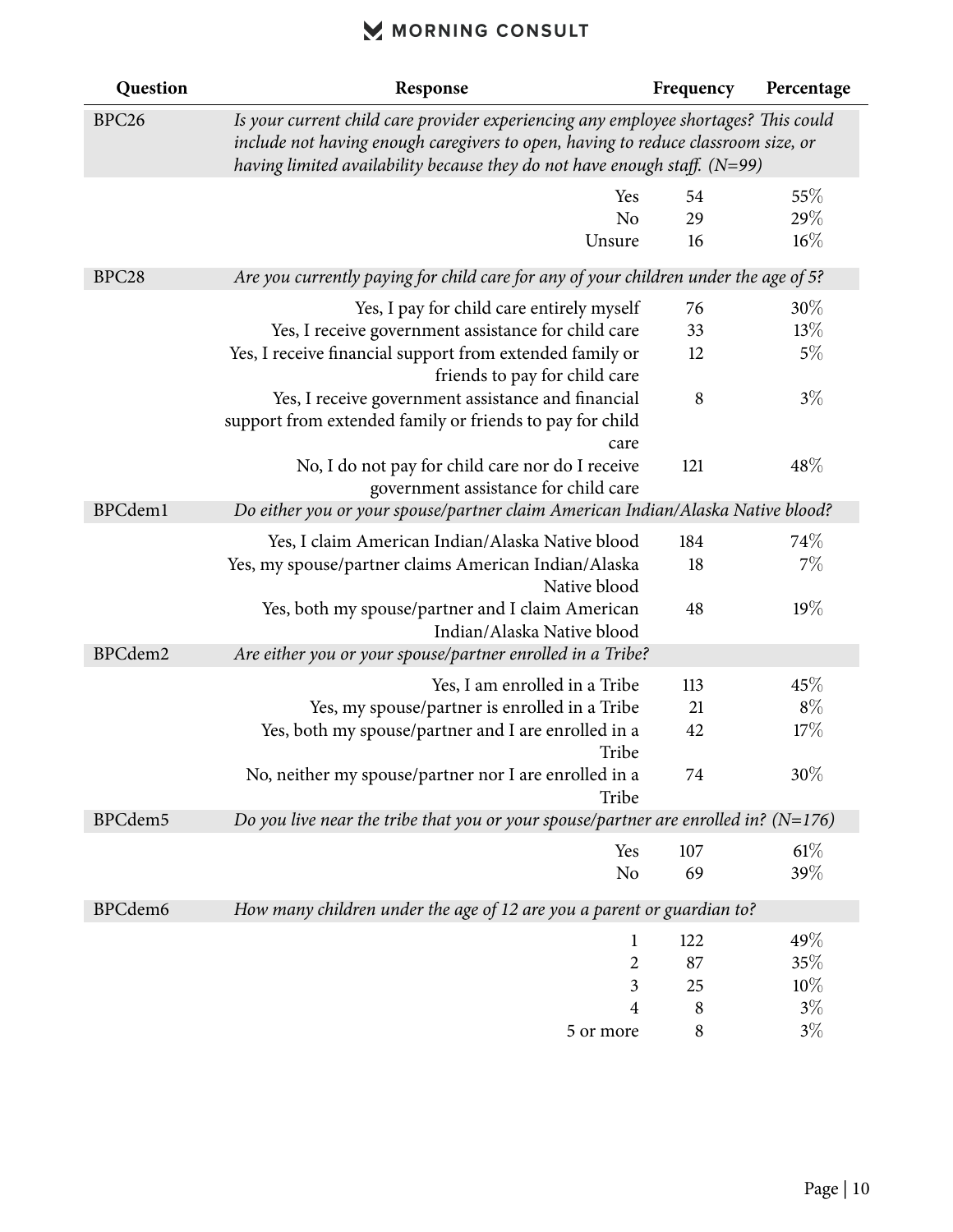| Question  | Response                                                                      | Frequency               | Percentage |
|-----------|-------------------------------------------------------------------------------|-------------------------|------------|
| BPCdem7_1 | What are the ages of your children at home under 12? Age of child 1           |                         |            |
|           | Under 1                                                                       | 23                      | $9\%$      |
|           | $\mathbf{1}$                                                                  | 25                      | $10\%$     |
|           | $\overline{\mathbf{c}}$                                                       | 21                      | $8\%$      |
|           | $\mathfrak{Z}$                                                                | 23                      | $9\%$      |
|           | $\overline{\mathbf{4}}$                                                       | 20                      | $8\%$      |
|           | 5                                                                             | 19                      | $8\%$      |
|           | 6                                                                             | 16                      | $6\%$      |
|           | 7                                                                             | 25                      | $10\%$     |
|           | $\,$ 8 $\,$                                                                   | 14                      | $6\%$      |
|           | 9                                                                             | 12                      | $5\%$      |
|           | 10                                                                            | 16                      | $6\%$      |
|           | 11                                                                            | 36                      | $14\%$     |
| BPCdem7_2 | What are the ages of your children at home under 12? Age of child $2 (N=128)$ |                         |            |
|           | Under 1                                                                       | 6                       | $5\%$      |
|           | $\mathbf{1}$                                                                  | $\,8\,$                 | $6\%$      |
|           | $\overline{c}$                                                                | 10                      | $8\%$      |
|           | $\mathfrak{Z}$                                                                | 9                       | $7\%$      |
|           | $\overline{4}$                                                                | 9                       | $7\%$      |
|           | 5                                                                             | 10                      | $8\%$      |
|           | 6                                                                             | $\,8\,$                 | $6\%$      |
|           | 7                                                                             | 13                      | $10\%$     |
|           | $\,8\,$                                                                       | 16                      | $12\%$     |
|           | 9                                                                             | 7                       | $5\%$      |
|           | 10                                                                            | 13                      | $10\%$     |
|           | 11                                                                            | 19                      | $15\%$     |
| BPCdem7_3 | What are the ages of your children at home under 12? Age of child $3 (N=41)$  |                         |            |
|           | Under 1                                                                       | $\mathbf 1$             | $2\%$      |
|           | $\mathbf{1}$                                                                  | $\overline{\mathbf{4}}$ | $10\%$     |
|           | $\overline{c}$                                                                | $\overline{c}$          | $5\%$      |
|           | $\overline{\mathbf{3}}$                                                       | 5                       | $12\%$     |
|           | $\overline{4}$                                                                | $\overline{\mathbf{c}}$ | $5\%$      |
|           | 5                                                                             | $\overline{\mathbf{3}}$ | $7\%$      |
|           | 6                                                                             | $\overline{\mathbf{3}}$ | $7\%$      |
|           | 7                                                                             | 3                       | $7\%$      |
|           | $\,8\,$                                                                       | 3                       | $7\%$      |
|           | 9                                                                             | $\overline{4}$          | $10\%$     |
|           | $10\,$                                                                        | $\mathbf 1$             | $2\%$      |
|           | 11                                                                            | $10\,$                  | $24\%$     |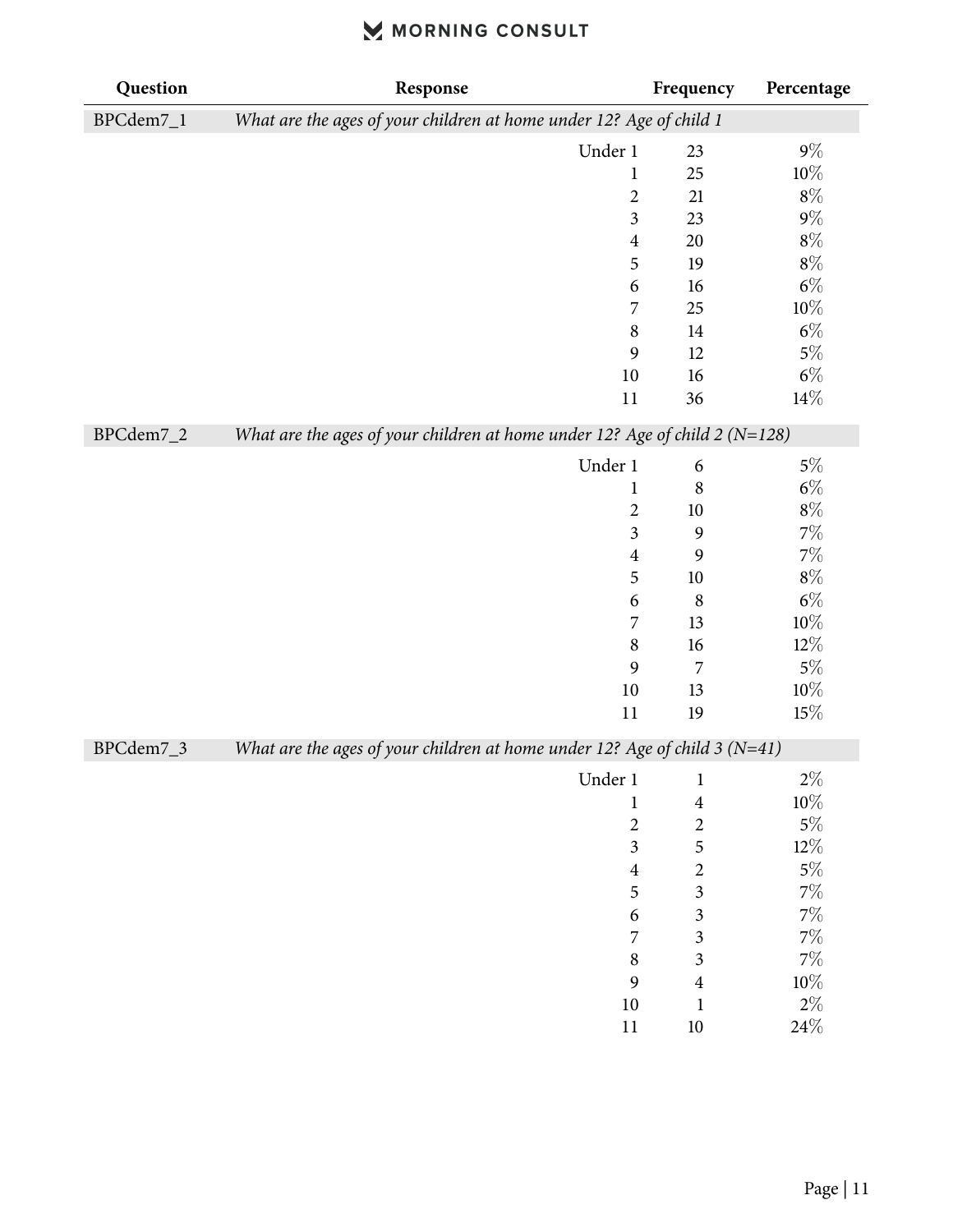| Question  | Response                                                                                                                                                                                          | Frequency      | Percentage |
|-----------|---------------------------------------------------------------------------------------------------------------------------------------------------------------------------------------------------|----------------|------------|
| BPCdem7_4 | What are the ages of your children at home under 12? Age of child $4 (N=16)$                                                                                                                      |                |            |
|           | Under 1                                                                                                                                                                                           | 3              | 19%        |
|           | $\mathbf 1$                                                                                                                                                                                       | 2              | $12\%$     |
|           | $\mathfrak{Z}$                                                                                                                                                                                    | $\mathbf 1$    | $6\%$      |
|           | 5                                                                                                                                                                                                 | 3              | 19%        |
|           | 10                                                                                                                                                                                                | 1              | $6\%$      |
|           | 11                                                                                                                                                                                                | 6              | $38\%$     |
| BPCdem7_5 | What are the ages of your children at home under 12? Age of child $5 (N=8)$                                                                                                                       |                |            |
|           | Under 1                                                                                                                                                                                           | 2              | 25%        |
|           | 1                                                                                                                                                                                                 | $\mathfrak{Z}$ | $38\%$     |
|           | 11                                                                                                                                                                                                | 3              | 38%        |
| BPCdem8   | How would you describe your present employment situation?                                                                                                                                         |                |            |
|           | Employed and salaried                                                                                                                                                                             | 88             | 35%        |
|           | Employed and paid hourly (including gig work)                                                                                                                                                     | 94             | $38\%$     |
|           | Self-Employed                                                                                                                                                                                     | 25             | 10%        |
|           | Homemaker                                                                                                                                                                                         | 28             | 11%        |
|           | Student                                                                                                                                                                                           | $\overline{2}$ | $1\%$      |
|           | Retired                                                                                                                                                                                           | $\mathbf{1}$   | $0\%$      |
|           | Unemployed                                                                                                                                                                                        | 11             | $4\%$      |
|           | Other                                                                                                                                                                                             | $\mathbf{1}$   | $0\%$      |
| BPCdem9   | Previously you indicated that you were either married or living with your partner.<br>Which of the following best represents you spouse's or partner's present employment<br>situation? $(N=180)$ |                |            |
|           | Employed and salaried                                                                                                                                                                             | 59             | 33%        |
|           | Employed and paid hourly (including gig work)                                                                                                                                                     | 83             | 46%        |
|           | Self-Employed                                                                                                                                                                                     | 15             | $8\%$      |
|           | Homemaker                                                                                                                                                                                         | 10             | $6\%$      |
|           | Student                                                                                                                                                                                           | 2              | $1\%$      |
|           | Retired                                                                                                                                                                                           | 1              | $1\%$      |
|           | Unemployed                                                                                                                                                                                        | 6              | $3\%$      |
|           | Other                                                                                                                                                                                             | $\overline{4}$ | $2\%$      |
| BPCdem10  | And, would you consider your spouse's or partner's present job full-time or part-time?<br>$(N=157)$                                                                                               |                |            |
|           | Full-time                                                                                                                                                                                         | 133            | 85%        |
|           | Part-time                                                                                                                                                                                         | 24             | 15%        |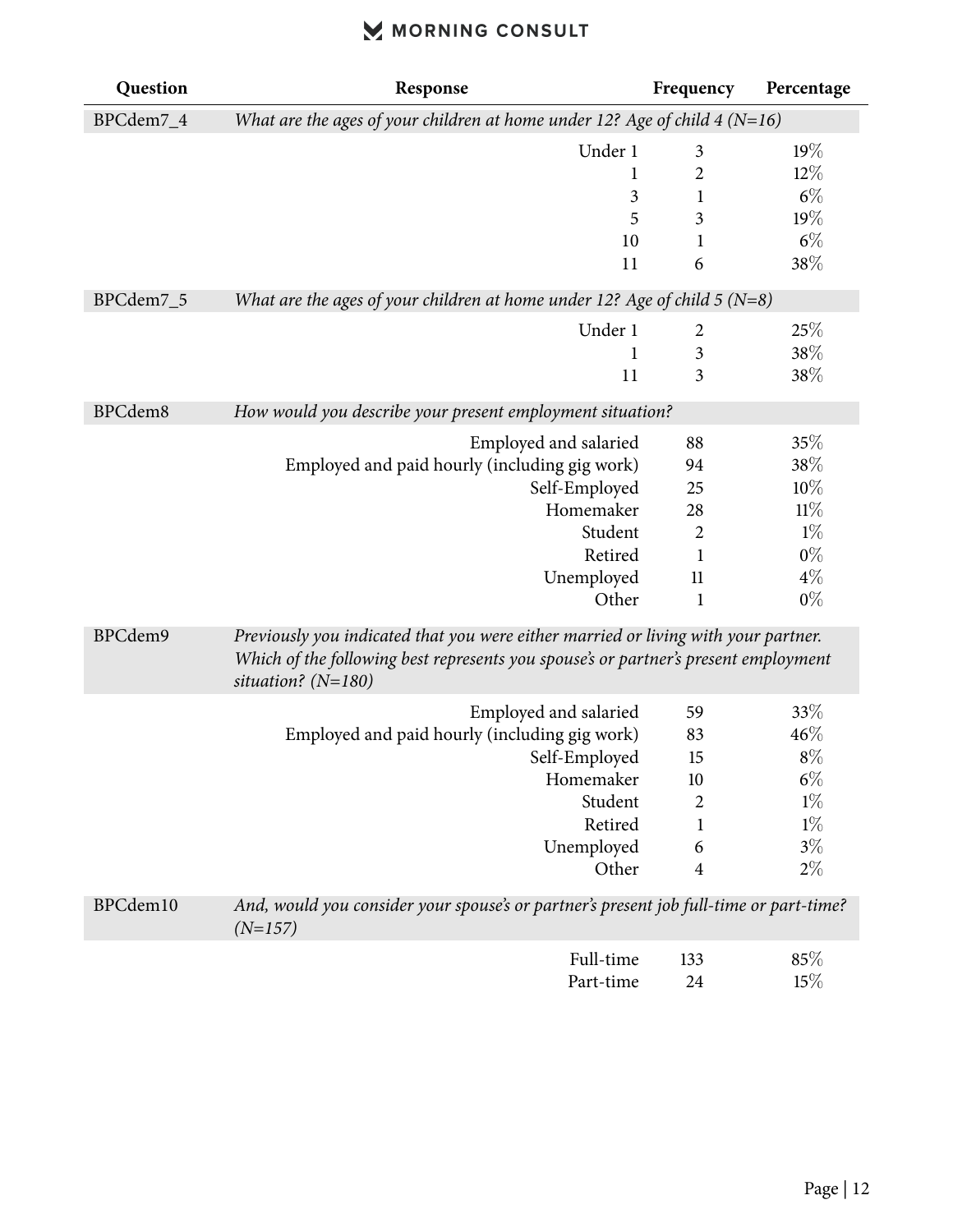| Question | Response                                                                                                                                                                                                                                                                                            | Frequency | Percentage |
|----------|-----------------------------------------------------------------------------------------------------------------------------------------------------------------------------------------------------------------------------------------------------------------------------------------------------|-----------|------------|
| BPCdem11 | Which of the following categories best describes your current job?                                                                                                                                                                                                                                  |           |            |
|          | Service Worker, Retail Sales, Laborers and Helpers: Jobs<br>include hotel and restaurant workers and managers;<br>retail workers and managers; bankers; cooks; bakers;<br>bartenders; hairdressers; nail technicians; janitors;<br>freight movers; butchers; bus drivers; painters; and<br>roofers. | 52        | 25%        |
|          | Trade and Skilled Workers: Jobs include construction<br>workers; welder; home inspector; factory workers; auto<br>mechanics; farmers; and plumbers.                                                                                                                                                 | 28        | 14%        |
|          | Administrative Workers, Office Professionals, and<br>Executive/Senior Level Managers: Jobs include<br>administrative assistants; secretaries; paralegals; general<br>office clerks; accountants; insurance and real-estate<br>agents; lawyers; and financial service professionals.                 | 54        | 26%        |
|          | Health Care and Medical Professionals, Lab<br>Technicians, and Pharmacists: Jobs include doctors;<br>surgeons; physician assistants; nurses and nurse<br>practitioners; dentists and dental hygienists; emergency<br>medical technicians; lab technicians; and pharmacists.                         | 19        | $9\%$      |
|          | Other Professionals: Jobs include teachers and<br>substitute teachers; principals; child care workers and<br>directors; university/college professors; and pilots and<br>airline workers.                                                                                                           | 54        | 26%        |
| BPCdem12 | Are you employed by a tribe or working with a federal agency working with a tribe<br>(BIA, Indian Health Service, etc.)?                                                                                                                                                                            |           |            |

| Yes      | 56  | 27%   |
|----------|-----|-------|
| $\rm No$ | 145 | 70%   |
| Unsure   | 6   | $3\%$ |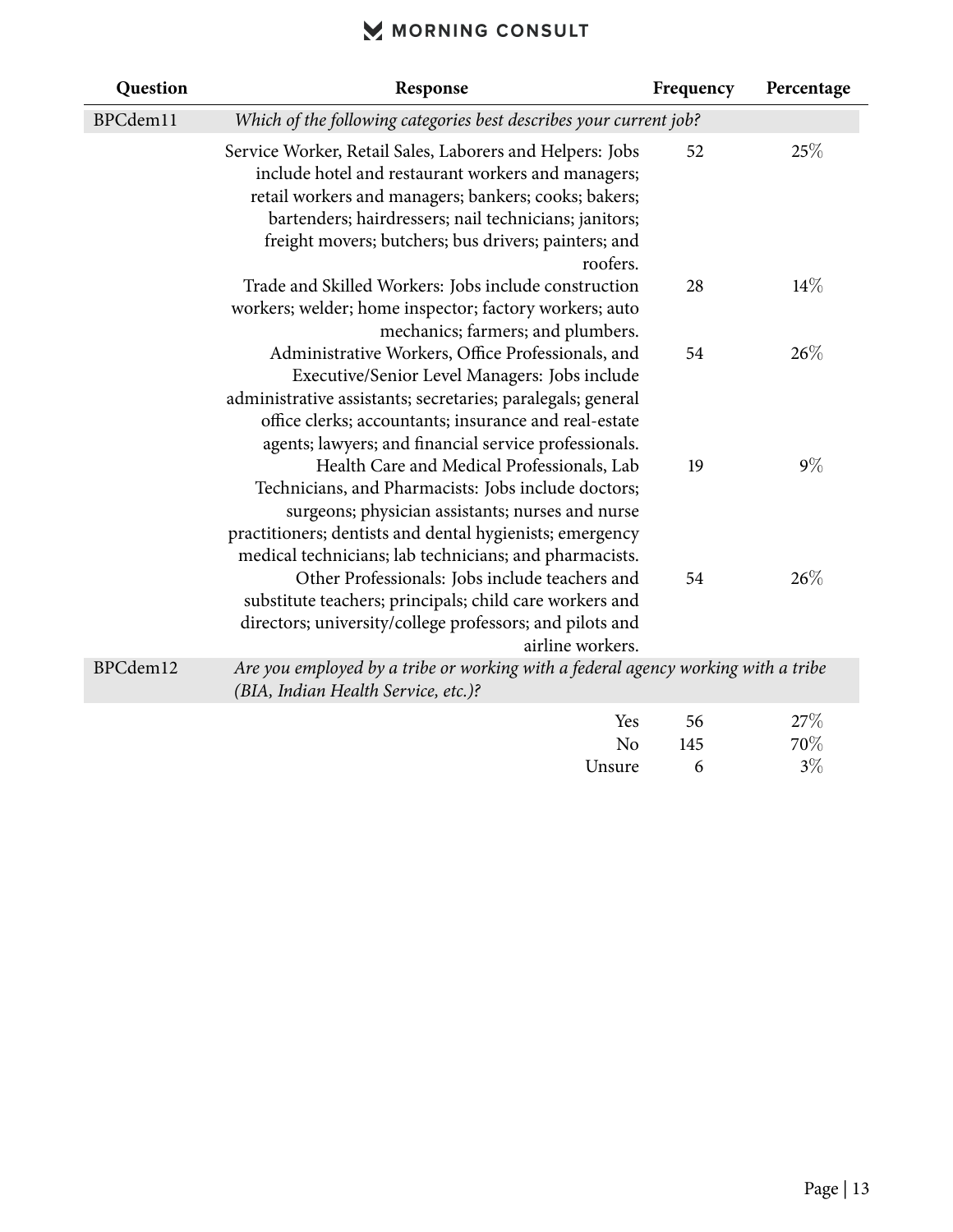| Question | Response                                                                                                                                                                                                                                                                                            | Frequency            | Percentage               |
|----------|-----------------------------------------------------------------------------------------------------------------------------------------------------------------------------------------------------------------------------------------------------------------------------------------------------|----------------------|--------------------------|
| BPCdem13 | Which of the following categories best describes your spouse's or partner's current job?<br>$(N=157)$                                                                                                                                                                                               |                      |                          |
|          | Service Worker, Retail Sales, Laborers and Helpers: Jobs<br>include hotel and restaurant workers and managers;<br>retail workers and managers; bankers; cooks; bakers;<br>bartenders; hairdressers; nail technicians; janitors;<br>freight movers; butchers; bus drivers; painters; and<br>roofers. | 37                   | 24%                      |
|          | Trade and Skilled Workers: Jobs include construction<br>workers; welder; home inspector; factory workers; auto<br>mechanics; farmers; and plumbers.                                                                                                                                                 | 61                   | 39%                      |
|          | Administrative Workers, Office Professionals, and<br>Executive/Senior Level Managers: Jobs include<br>administrative assistants; secretaries; paralegals; general<br>office clerks; accountants; insurance and real-estate<br>agents; lawyers; and financial service professionals.                 | 23                   | 15%                      |
|          | Health Care and Medical Professionals, Lab<br>Technicians, and Pharmacists: Jobs include doctors;<br>surgeons; physician assistants; nurses and nurse<br>practitioners; dentists and dental hygienists; emergency<br>medical technicians; lab technicians; and pharmacists.                         | 12                   | $8\%$                    |
|          | Other Professionals: Jobs include teachers and<br>substitute teachers; principals; child care workers and<br>directors; university/college professors; and pilots and<br>airline workers.                                                                                                           | 24                   | 15%                      |
| BPCdem14 | Is your spouse or partner currently employed by a tribe or working with a federal<br>agency working with a tribe (BIA, Indian Health Service, etc.)? ( $N=157$ )                                                                                                                                    |                      |                          |
|          | Yes<br>N <sub>o</sub><br>Unsure                                                                                                                                                                                                                                                                     | 36<br>117<br>4       | 23%<br>75%<br>$3\%$      |
| BPCdem15 | Which of the following best describes where you now live? A large city, a suburb near<br>a large city, a small city or town, a rural area, or a tribal land?                                                                                                                                        |                      |                          |
|          | A large city, not on tribal lands<br>A suburb near a large city, not on tribal lands<br>A small city or town, not on tribal lands<br>A rural area, not on tribal lands                                                                                                                              | 51<br>55<br>43<br>51 | 20%<br>22%<br>17%<br>20% |
|          | A tribal land                                                                                                                                                                                                                                                                                       | 50                   | 20%                      |

*Note:* Group proportions may total to larger than one-hundred percent due to rounding. All statistics are calculated for registered voters with demographic post-stratification weights applied.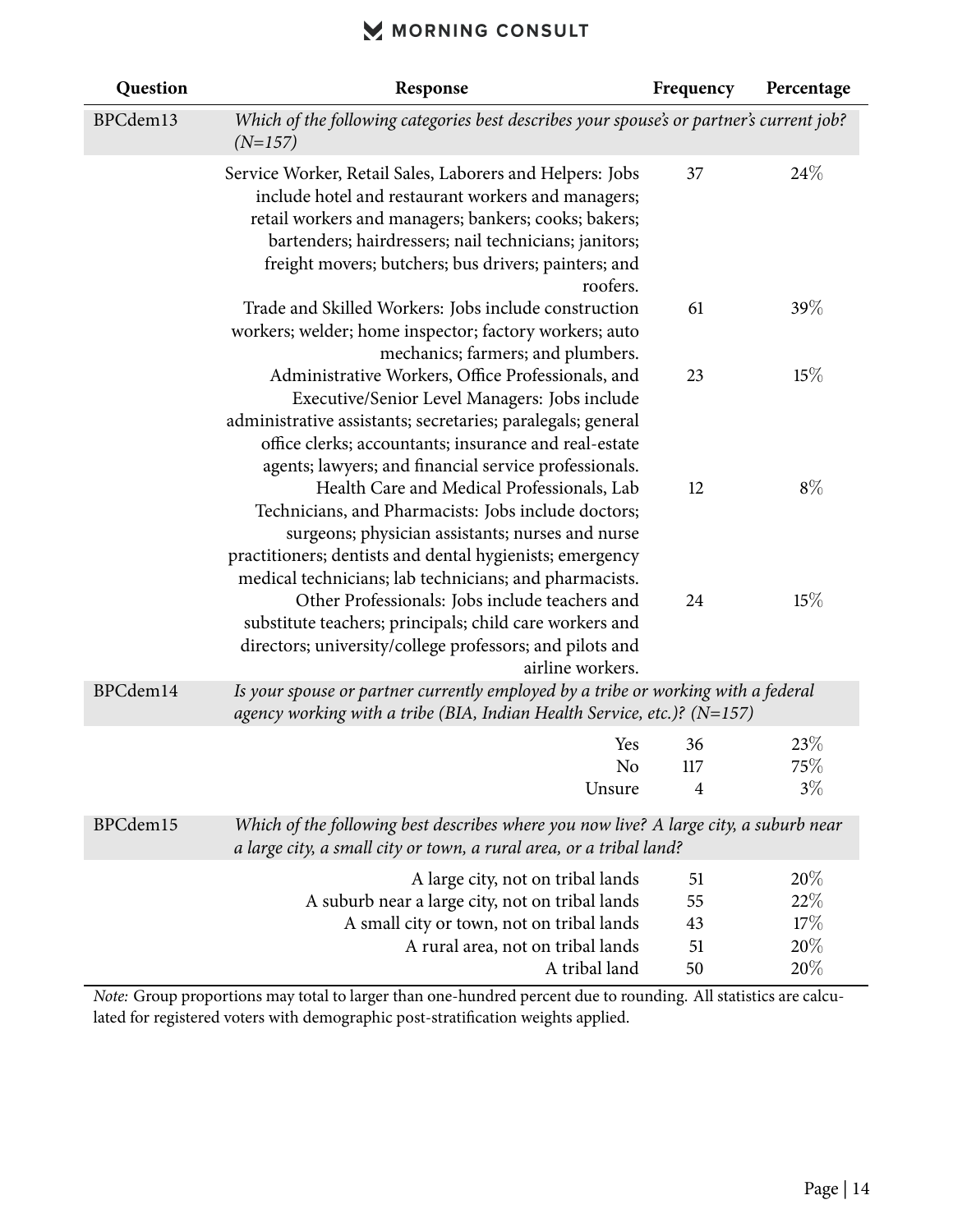# **Respondent Demographics Summary**

| Demographic      | Group                                                                                                           | Frequency                                | Percentage                    |
|------------------|-----------------------------------------------------------------------------------------------------------------|------------------------------------------|-------------------------------|
| xdemAll          | Native American Parents Partials                                                                                | 250                                      | $100\%$                       |
| xdemGender       | Gender: Male<br>Gender: Female<br>$\overline{N}$                                                                | 61<br>189<br>250                         | 24\%<br>76\%                  |
| age              | Age: 18-34<br>Age: 35-44<br>Age: 45-64<br>Age: 65+<br>$\boldsymbol{N}$                                          | 128<br>94<br>26<br>$\overline{2}$<br>250 | 51%<br>38%<br>$10\%$<br>$1\%$ |
| demAgeGeneration | GenZers: 1997-2012<br>Millennials: 1981-1996<br>GenXers: 1965-1980<br>Baby Boomers: 1946-1964<br>$\overline{N}$ | 26<br>171<br>49<br>$\overline{4}$<br>250 | 10%<br>68%<br>20%<br>$2\%$    |
| xpid3            | PID: Dem (no lean)<br>PID: Ind (no lean)<br>PID: Rep (no lean)<br>$\boldsymbol{N}$                              | 92<br>105<br>53<br>250                   | 37%<br>42%<br>21%             |
| xeduc3           | Educ: $<$ College<br>Educ: Bachelors degree<br>Educ: Post-grad<br>$\overline{N}$                                | 173<br>43<br>34<br>250                   | 69%<br>17%<br>$14\%$          |
| xdemInc3         | Income: Under 50k<br>Income: 50k-100k<br>Income: 100k+<br>$\cal N$                                              | 135<br>79<br>36<br>250                   | 54%<br>32%<br>14%             |
| xdemWhite        | Ethnicity: White                                                                                                | 44                                       | $18\%$                        |
| xdemHispBin      | Ethnicity: Hispanic                                                                                             | 34                                       | $14\%$                        |
| demBlackBin      | Ethnicity: Black                                                                                                | 11                                       | $4\%$                         |
| demRaceOther     | Ethnicity: Other                                                                                                | 195                                      | 78%                           |

#### **Summary Statistics of Survey Respondent Demographics**

Continued on next page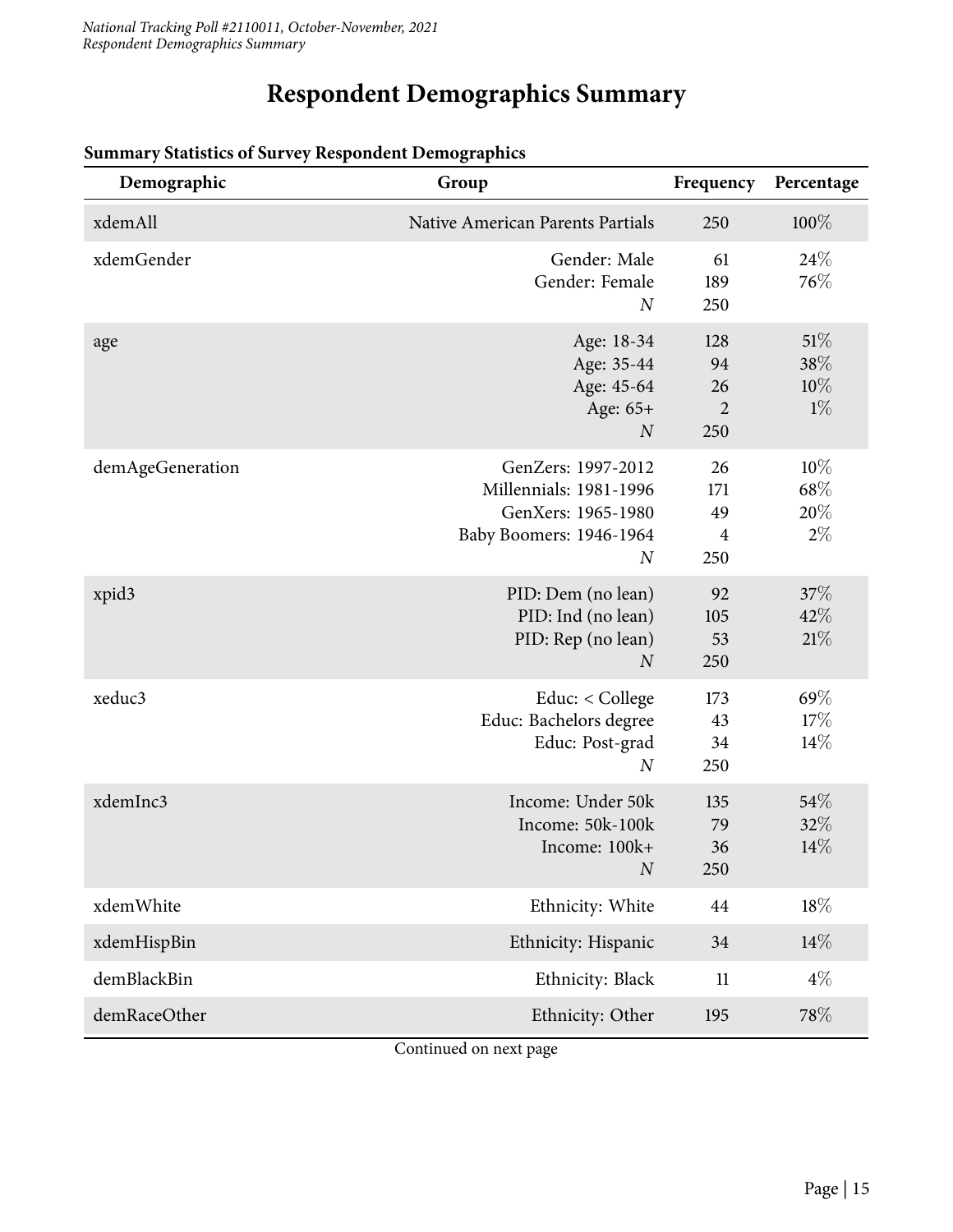| Demographic | Group                                                                                                                                                                                                                                                                                                   | Frequency                         | Percentage                        |
|-------------|---------------------------------------------------------------------------------------------------------------------------------------------------------------------------------------------------------------------------------------------------------------------------------------------------------|-----------------------------------|-----------------------------------|
| xreg4       | 4-Region: Northeast<br>4-Region: Midwest<br>4-Region: South<br>4-Region: West<br>$\boldsymbol{N}$                                                                                                                                                                                                       | 19<br>55<br>98<br>78<br>250       | $8\%$<br>22%<br>39%<br>31%        |
| BPCxdem1    | Age: 19-34<br>Age: 35-44<br>Age: 45+<br>$\boldsymbol{N}$                                                                                                                                                                                                                                                | 128<br>94<br>28<br>250            | 51%<br>38\%<br>11%                |
| BPCxdem2    | Enrolled in Tribe<br>Not Enrolled in Tribe<br>$\boldsymbol{N}$                                                                                                                                                                                                                                          | 176<br>74<br>250                  | 70%<br>30%                        |
| BPCxdem3    | Live Near Tribe Enrolled in                                                                                                                                                                                                                                                                             | 107                               | 43\%                              |
| BPCxdem4    | Youngest Child under 1 Year                                                                                                                                                                                                                                                                             | 32                                | 13%                               |
| BPCxdem5    | Youngest Child 1-4                                                                                                                                                                                                                                                                                      | 119                               | 48%                               |
| BPCxdem6    | Youngest Child 5-11                                                                                                                                                                                                                                                                                     | 175                               | 70%                               |
| BPCxdem7    | Married/Partnered<br>Single Parent HH<br>$\boldsymbol{N}$                                                                                                                                                                                                                                               | 180<br>70<br>250                  | 72%<br>28%                        |
| BPCxdem8    | Married/Partnered + both Employed                                                                                                                                                                                                                                                                       | 114                               | 46%                               |
| BPCxdem9    | Married/Partnered + One Adult Employed                                                                                                                                                                                                                                                                  | 180                               | 72%                               |
| BPCxdem10   | Service Worker, Retail Sales, Laborers and Helpers<br>Trade and Skilled Workers<br>Administrative Workers, Office Professionals, and<br><b>Executive/Senior Level Managers</b><br>Health Care and Medical Professionals, Lab<br>Technicians, and Pharmacists<br>Other Professionals<br>$\boldsymbol{N}$ | 52<br>28<br>54<br>19<br>54<br>207 | 21%<br>11%<br>22%<br>$8\%$<br>22% |
| BPCxdem11   | Work Full Time<br><b>Work Part Time</b><br>$\boldsymbol{N}$                                                                                                                                                                                                                                             | 170<br>37<br>207                  | 68\%<br>15%                       |
| BPCxdem12   | Live on Tribal Land<br>Do not Live on Tribal Land<br>$\boldsymbol{N}$                                                                                                                                                                                                                                   | 50<br>200<br>250                  | 20%<br>80%                        |

#### **Summary Statistics of Survey Respondent Demographics**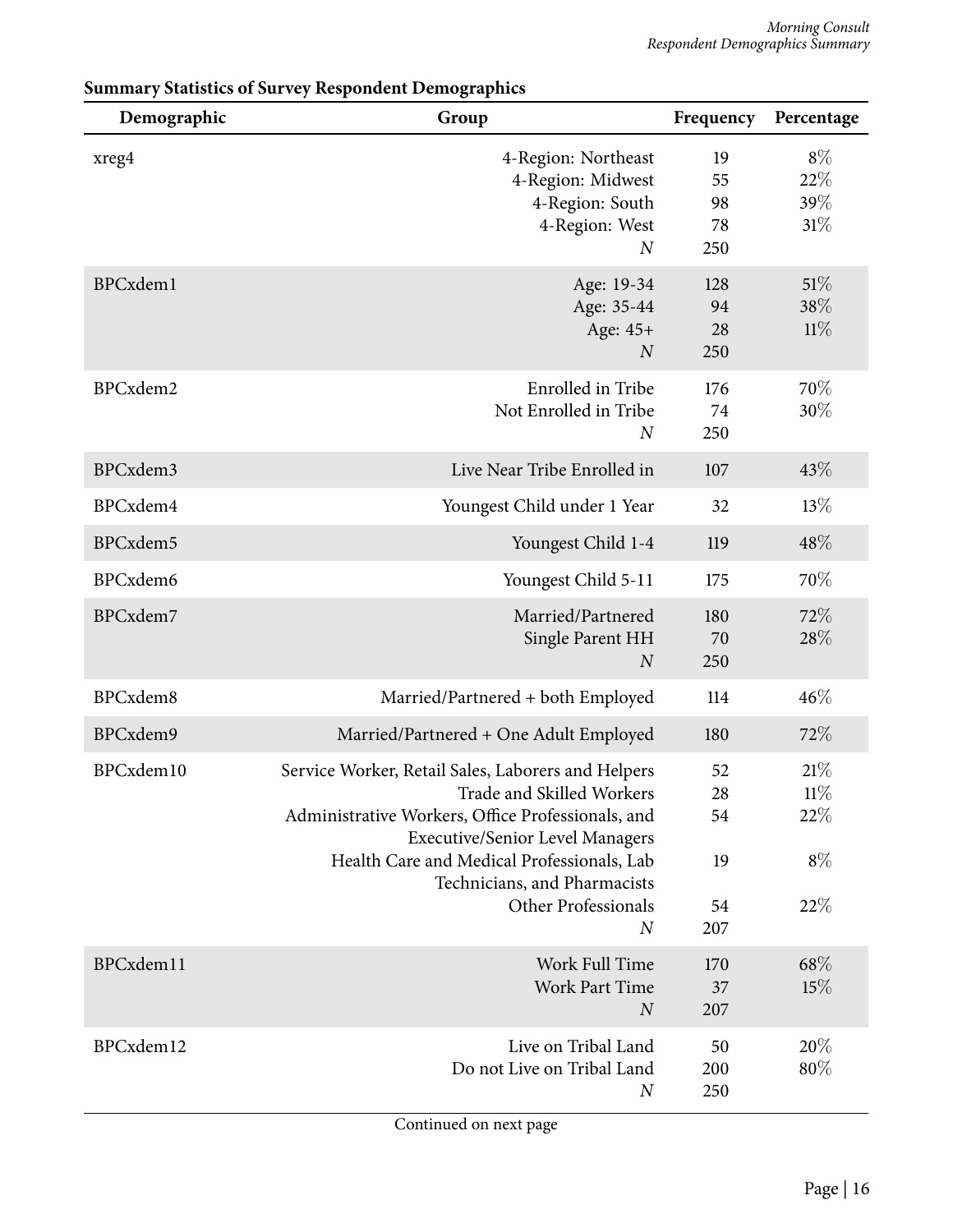#### *National Tracking Poll #2110011, October-November, 2021 Respondent Demographics Summary*

| Demographic | Group                                    | Frequency | Percentage |
|-------------|------------------------------------------|-----------|------------|
| BPCxdem13   | Parents in OK, AZ, CA                    | 58        | 23\%       |
| BPCxdem14   | Need Child Care in Traditional Hours     | 161       | 64\%       |
| BPCxdem15   | Need Child Care in Non-Traditional Hours | 87        | 35%        |
| demMarital  | Single, never married                    | 48        | 19%        |
|             | Married                                  | 133       | 53\%       |
|             | Separated                                |           | $0\%$      |
|             | Divorced                                 | 19        | $8\%$      |
|             | Widowed                                  | 2         | $1\%$      |
|             | Living with a partner                    | 47        | 19%        |
|             | $_{N}$                                   | 250       |            |

#### **Summary Statistics of Survey Respondent Demographics**

Continued on next page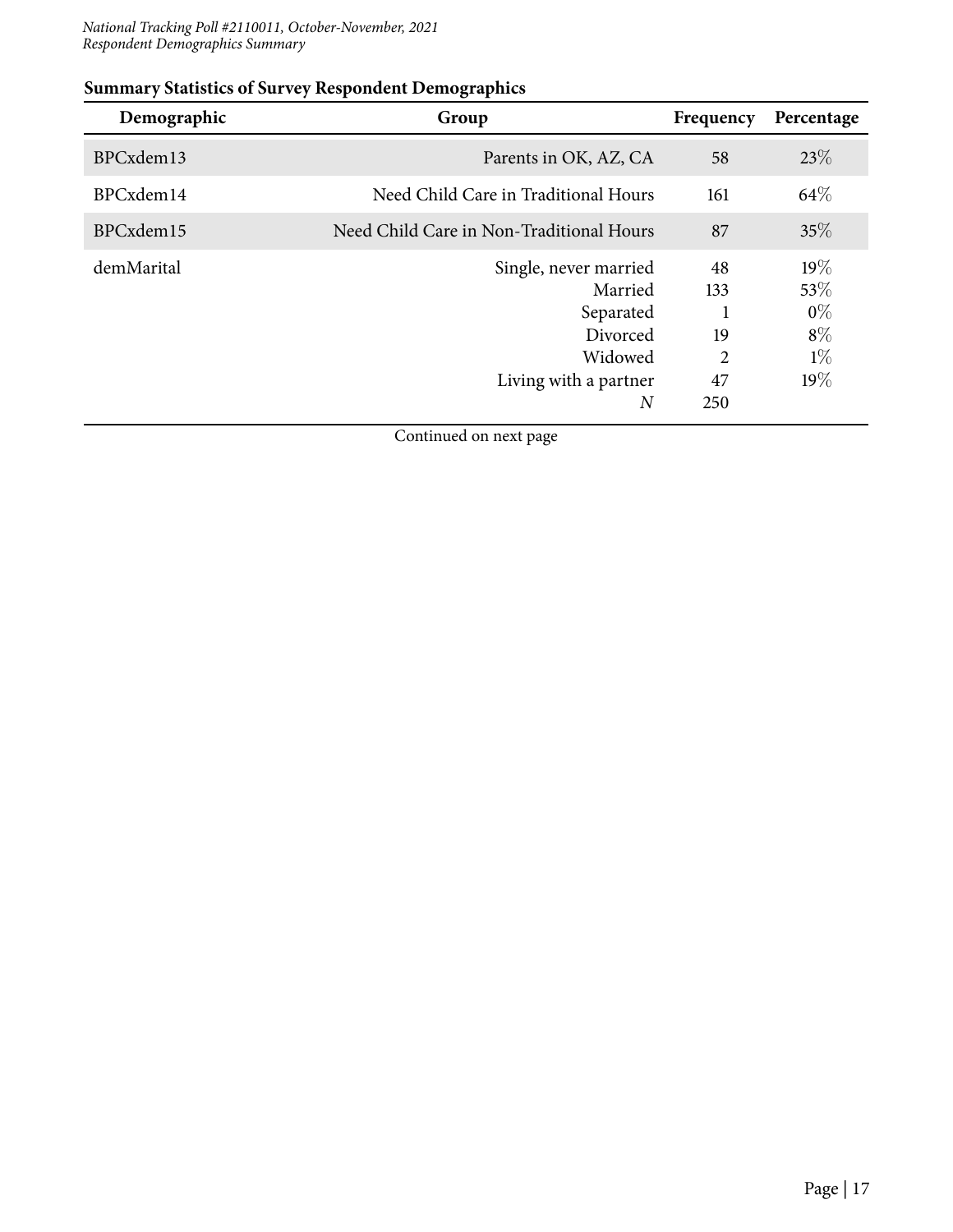| Demographic | Group                | Frequency               | Percentage     |
|-------------|----------------------|-------------------------|----------------|
| demState    | Alabama              | 5                       | $2\%$          |
|             | Alaska               | 7                       | $3\%$          |
|             | Arizona              | 6                       | $2\%$          |
|             | Arkansas             | 6                       | $2\%$          |
|             | California           | 25                      | $10\%$         |
|             | Colorado             | $\overline{4}$          | $2\%$          |
|             | Connecticut          | $\mathbf{1}$            | $0\%$          |
|             | Delaware             | 1                       | $0\%$          |
|             | District of Columbia | $\mathbf{1}$            | $0\%$          |
|             | Florida              | 7<br>11                 | $3\%$<br>$4\%$ |
|             | Georgia<br>Idaho     | $\overline{2}$          | $1\%$          |
|             | Illinois             | $\overline{\mathbf{3}}$ | $1\%$          |
|             | Indiana              | $\overline{2}$          | $1\%$          |
|             | Iowa                 | $\mathbf{1}$            | $0\%$          |
|             | Kansas               | 5                       | $2\%$          |
|             | Louisiana            | $\overline{2}$          | $1\%$          |
|             | Maine                | $\overline{2}$          | $1\%$          |
|             | Maryland             | $\overline{\mathbf{3}}$ | $1\%$          |
|             | Massachusetts        | $\mathbf{1}$            | $0\%$          |
|             | Michigan             | $\overline{\mathbf{3}}$ | $1\%$          |
|             | Minnesota            | 22                      | $9\%$          |
|             | Mississippi          | $\overline{2}$          | $1\%$          |
|             | Missouri             | 6                       | $2\%$          |
|             | Montana              | 11                      | $4\%$          |
|             | Nebraska             | $\overline{2}$          | $1\%$          |
|             | Nevada<br>New Mexico | $\mathfrak{Z}$<br>7     | $1\%$<br>$3\%$ |
|             | New York             | 10                      | $4\%$          |
|             | North Carolina       | 13                      | $5\%$          |
|             | North Dakota         | $\mathfrak{Z}$          | $1\%$          |
|             | Ohio                 | $\overline{\mathbf{3}}$ | $1\%$          |
|             | Oklahoma             | 27                      | $11\%$         |
|             | Oregon               | $\overline{c}$          | $1\%$          |
|             | Pennsylvania         | 5                       | $2\%$          |
|             | South Carolina       | $\overline{2}$          | $1\%$          |
|             | South Dakota         | $\mathbf{1}$            | $0\%$          |
|             | Tennessee            | 5                       | $2\%$          |
|             | Texas                | 10                      | $4\%$          |
|             | Utah                 | $\overline{4}$          | $2\%$          |
|             | Virginia             | $\overline{\mathbf{3}}$ | $1\%$          |
|             | Washington           | 6                       | $2\%$          |
|             | Wisconsin            | $\overline{4}$          | $2\%$          |
|             | Wyoming<br>$\cal N$  | $\mathbf{1}$<br>250     | $0\%$          |

#### **Summary Statistics of Survey Respondent Demographics**

*Note: Group proportions may total to larger than one-hundred percent due to rounding. All statistics are calcu-<br>lated with demographic post-stratification weights applied.*